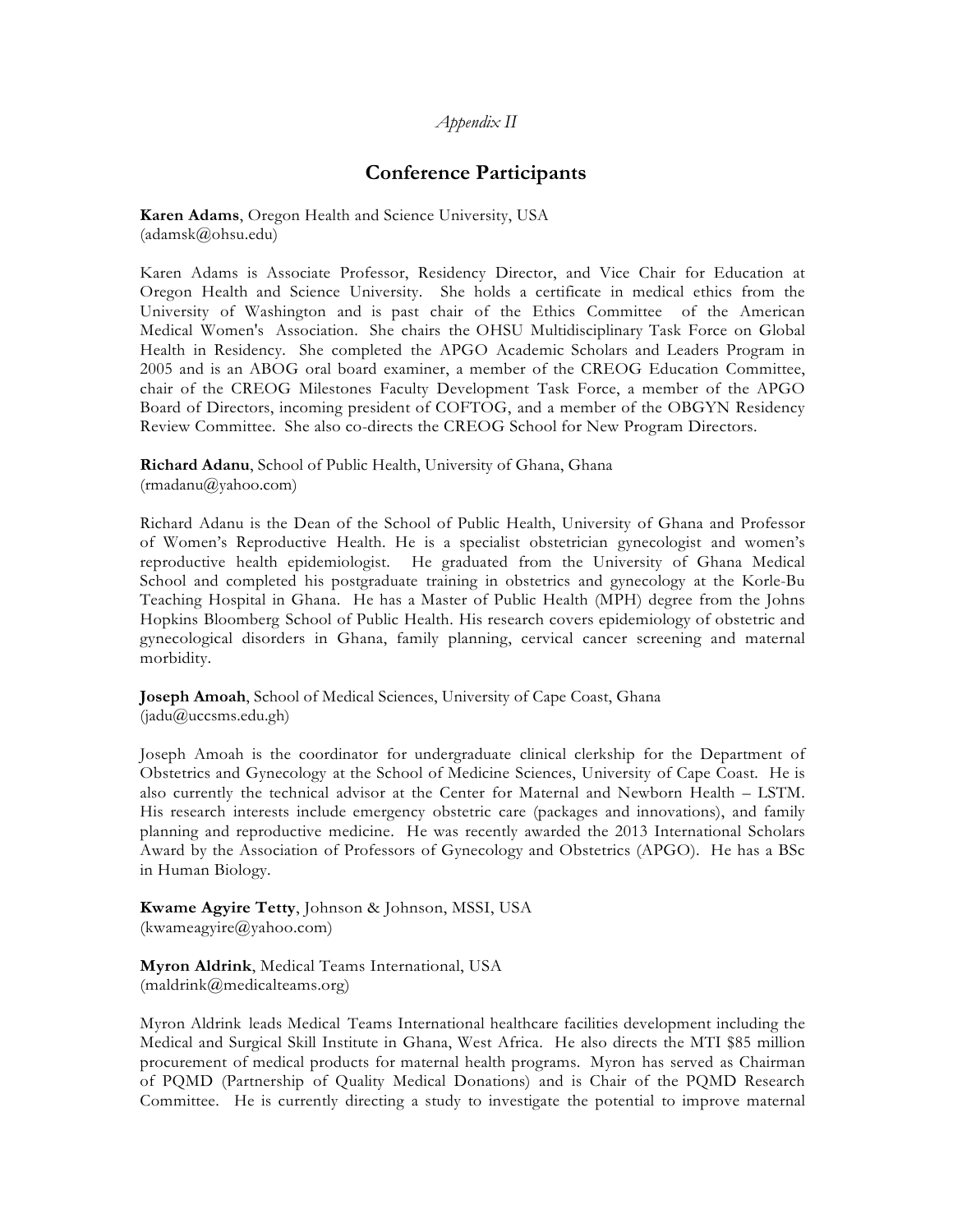health in Africa at the provincial/regional/district levels by training non-physician health worker (Task shifting). Myron received his MBA from Michigan State University. Prior work experience includes executive roles with Kraft Foods, Samsonite, Wirthlin Worldwide, and Herman Miller.

**Frank Anderson**, University of Michigan, USA (fwja@med.umich.edu)

Frank Anderson, M.D., M.P.H. joined the University of Michigan, Department of Obstetrics & Gynecology faculty in 1999. He is currently a Clinical Associate Professor, with a joint appointment in the Heath Behavior/Health Education department at the School of Public Health and the Medical School. Dr. Anderson is a generalist obstetrician/gynecologist and Director of Global Initiatives for the department. Partnering with universities and programs in less developed countries to decrease maternal mortality is a major goal of the initiative. In projects in Sub-Saharan Africa, his research focuses on both hospital and community-based interventions to improve maternal and neonatal health and to decrease mortality. A major theme dictating the partnerships is health research for development, ensuring that research programs answer local health problems and build local capacity while providing new knowledge that can be applied to other settings. Through a grant from the Bill and Melinda Gates Foundation, he is currently examining how principles of collaboration affect global health projects. He teaches the Fundamentals of Reproductive Health course at the School of Public Health, and gives lectures across campus on issues related to maternal mortality, reproductive health and global health. His work also involves understanding maternal mortality in the state of Michigan. He sits on the Maternal Mortality Review Committee and the Michigan Maternal Accident Committee for the state of Michigan.

**Cynthia Anderson**, University of Wisconsin School of Medicine and Public Health, USA (ckanderson@wisc.edu)

Dr. Anderson completed her medical degree at the Johns Hopkins University School of Medicine in 2002. She joined the medical faculty of the University of Wisconsin School of Medicine and Public Health after completion of residency training in Obstetrics & Gynecology. She completed a Masters Degree in Public Health in 2012 with a focus on maternal/child health and global health. She currently serves as Medical Director for the OB/GYN residency program's Arboretum Clinic located at 1102 South Park Street in Madison, Wisconsin. Dr. Anderson's research interests include obesity in pregnancy and the effects of excess gestational weight gain on maternal and child health outcomes, evidence-based approaches to perinatal care, and global maternal health. She serves as faculty lead for the OB/Gyn Department's Ethiopia Maternal Health Task Force. As a member of the UW Graduate Medical Education (GME) Global Health Task Force, she collaborated with colleagues from five medical school departments to launch the Interdisciplinary Global Health Resident Track in 2013 and has served as research mentor to medical students, OB/Gyn residents, and PhD candidates.

**Jean Anderson**, John Hopkins University School of Medicine, USA (janders@jhmi.edu)

Jean Anderson is Professor of Obstetrics and Gynecology Medicine and Director of the Division of Gynecologic Specialties at the Johns Hopkins University School of Medicine. She has been the Director of the Johns Hopkins HIV Women's Health Program since its inception in 1991. She is the editor and an author of *A Guide to the Clinical Care of Women with HIV*, now in its 3rd edition, as well as over 90 peer-reviewed publications, reviews and book chapters. She has served on numerous national and international guidelines committees or working groups relating to the comprehensive care and treatment of women with HIV infection. Over the past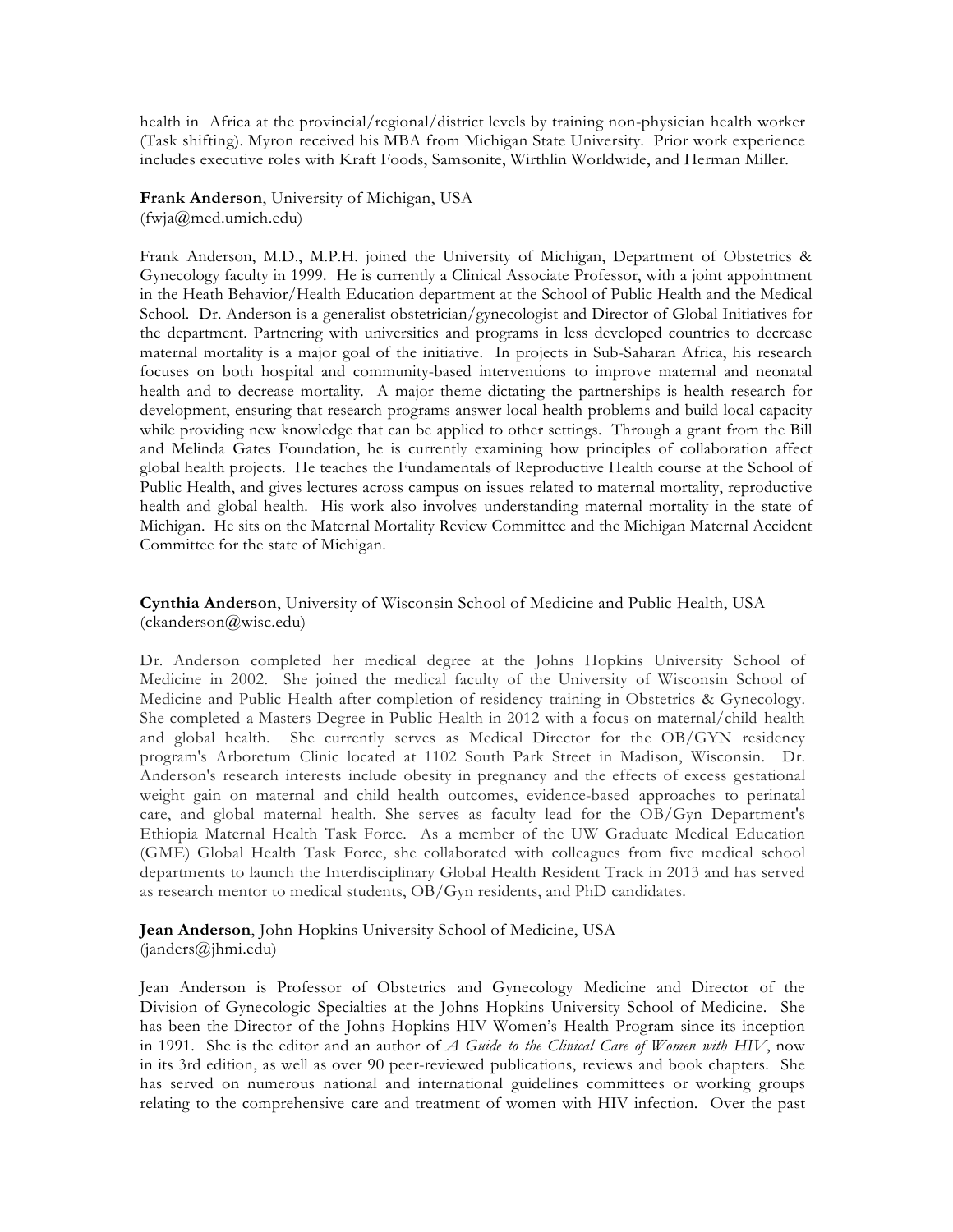13 years, she has served as a senior technical advisor for Jhpiego, an international Johns Hopkins affiliate, working in numerous limited-resource countries in the area of HIV/AIDS and prevention of cervical cancer in sub Saharan Africa, South America and the Caribbean.

**Ebenezer Appiah-Denkyira**, Director General of Ghana Health Service, Ghana  $(appiahd@yahoo.co.uk)$ 

**Gloria Asare**, Deputy Director of Ghana Health Service, Ghana  $(gloasare1@yahoo.com)$ 

**Mathewos Asfaw**, Ministry of Education, Ethiopia (fifiasfaw@gmail.com)

**Meg Autry**, University of California, San Francisco, USA (autrym@obgyn.ucsf.edu)

Dr. Autry is a Professor and Director of GME Education in the Department of Obstetrics, Gynecology, and Reproductive Sciences at the University of California, San Francisco. She practices general obstetrics and gynecology with a particular interest in surgical teaching. She is the incoming President of the Association of Professors of Gynecology and Obstetrics. She is a principal investigator for a grant for a curriculum for learners in low-resource settings and was a lead author on a recent publication in *Obstetrics and Gynecology* on remote teaching of surgical skills. She has been traveling to Uganda for the past 5 years and working primarily on skills transfer and research collaboration.

**Ann Marie Beddoe**, Mt. Sinai School of Medicine, USA (amb797@nyu.edu)

**Alex Boafo**, Montefiore Hospital, Albert Einstein University College, USA (kwameatoapem@gmail.com)

Dr. Boafo is a Clinical Associate Professor of OB/GYN at the Montefiore Hospital affiliated with Albert Einstein University College. He graduated from the Ghana Medical School, did his Residency in OB/GYN at Lincoln Hospital under the New York Medical College. He pursued a Fellowship in Maternal Fetal Medicine at the Metropolitan and Lincoln Hospital Programs. He obtained a Master's degree in Public Health from Columbia University in New York in 2005 and a Master's degree in Business Administration from the Zickling Business School of the Baruch College in 2007. Dr. Boafo has received several awards including: The Best Residency Teacher Award on two occasions from the American College of OB/GYN, Community Service Award on two occasions from the National Council of Ghanaian Associations, and a Recognition Award from the Commissioner of Health of Rockland County. He was the President of a US Federal Non-Profit Organization – the Kwakwaduam Association Inc, whose mission is to organize activities for a Global Health Outreach among others. He now serves as a Consultant to the Organization.

**Adeline Boatin**, Harvard University/Massachusetts General Hospital, USA (aboatin@partners.org)

Adeline Boatin, M.D., MPH received her undergraduate education at Harvard University and her medical degree at the College of Physicians and Surgeons University. She received an MPH with a focus on international health at the Harvard School of Public Health. Dr. Boatin recently completed a 4-year residency in Obstetrics and Gynecology at the Harvard Integrated Obstetrics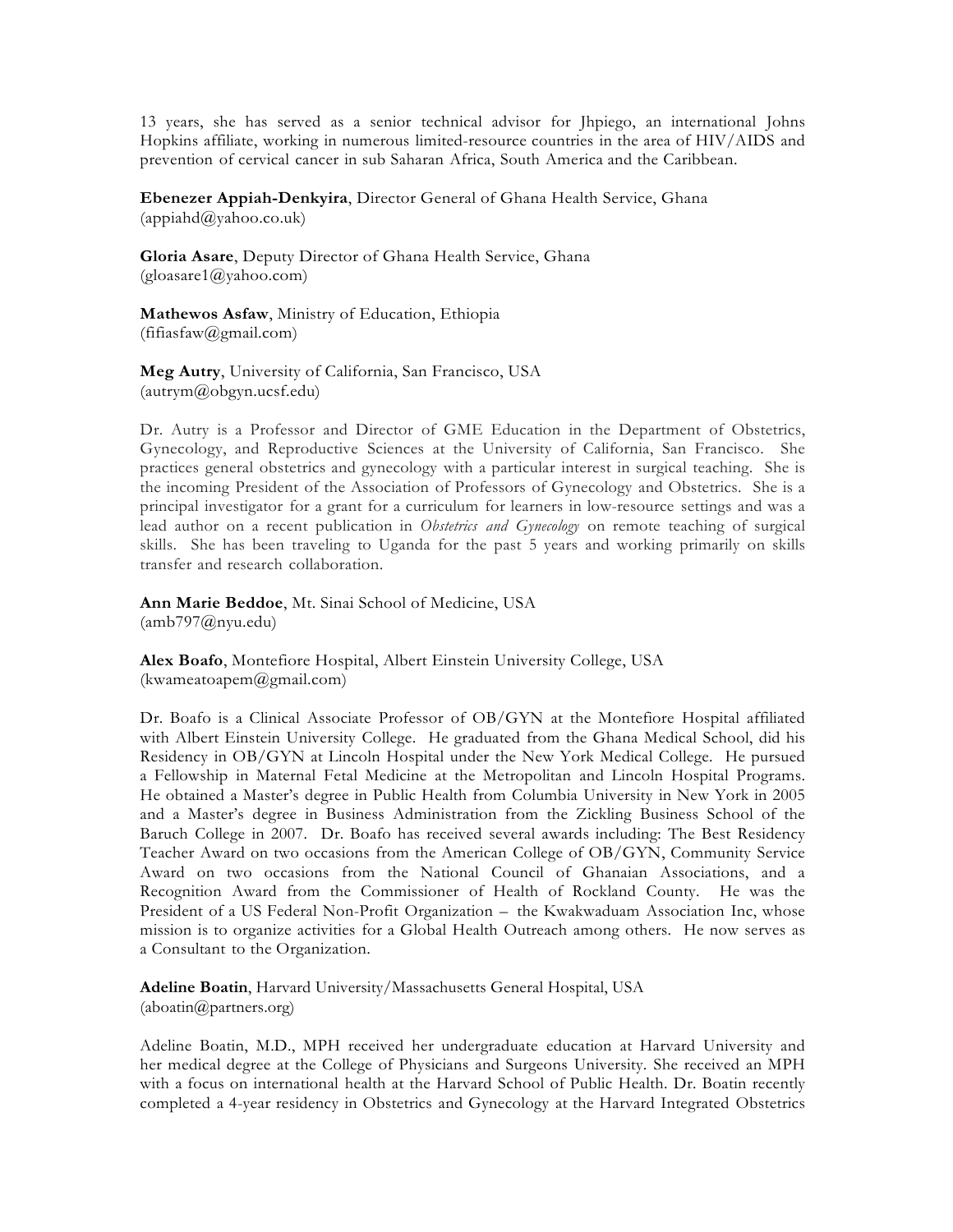and Gynecology Residency Program. She is currently a Global Health Fellow and Clinical Instructor in the Department of OB/GYN at the Massachusetts General Hospital. Her career focus is on improving maternal health outcomes in low-resource settings. She has a particular clinical and research interest in obstetric surgical outcomes in low-resource centers and introducing quality measures and quality improvement in this area.

**Andrew Boayke**, University of Michigan, USA (andrewboayke@yahoo.com)

**R. Michael Brady**, St. Joseph's Hospital and Medical Center, USA (robert.brady@dignityhealth.org)

Dr. Brady is a practicing obstetrician-gynecologist and a residency program director in Phoenix, Arizona. He graduated the University of Virginia School of Medicine 1995 and completed his residency training at the Phoenix Integrated Residency Program in Ob-Gyn (PIROG) in 1999. He is board certified by the American Board of Obstetrics and Gynecology. He has been the residency program director at PIROG since 2005. Dr. Brady is a clinical assistant professor at the University of Arizona School of Medicine. He is a recipient of the CREOG National Faculty Award and multiple local teaching awards. His professional mission is to practice the most important specialty in the world, and bring other excellent physicians into the specialty.

**Joyce L. Brown**, Elevate Health, The Netherlands (j.l.browne@umcutrecht.nl)

Joyce Browne is a PhD candidate at the University Medical Center Utrecht (The Netherlands) with a focus on hypertensive disorders in pregnancy in Ghana. In addition, she is affiliated with Elevate for global business development, linking her interests in education and global health. Joyce studied Medicine (Utrecht University, The Netherlands), after previously having completed a MSc Social Epidemiology at University College London (UK) and holds a BSc from University College Utrecht (The Netherlands).

**Yvonne Sonia Butler**, Baylor College of Medicine, USA (yvonne.butler2@bcm.edu)

Dr. Butler is a graduate of the University of Michigan (BS) and Michigan State University College of Human Medicine (MD). She trained in Obstetrics and Gynecology at Henry Ford Health System and served as an International Women's Health and Clinical Epidemiology Fellow at the University of North Carolina (UNC) Chapel Hill. Dr. Butler is currently an Assistant Professor in the Obstetrics and Gynecology Department at Baylor College of Medicine. She serves as one of the leading OB/GYN physicians of the Texas Children's Hospital/Baylor College of Medicine Global Health Core Initiative in Monrovia, Liberia. In this capacity, she also serves as the Clinical Coordinator for the Liberia College of Physicians and Surgeons OB/GYN Postgraduate Program. In addition to working in Liberia, Dr. Butler's global health experiences have taken her to Zambia, South Africa, Ghana, and Costa Rica. Her interests include decreasing maternal morbidity and mortality, hypertensive disease in pregnancy, and global women's health training and education. Her hobbies include extreme sports, running, reading, and traveling.

**Josephat Byamugisha**, Makerere University, Uganda (Byamugisha2001@yahoo.com)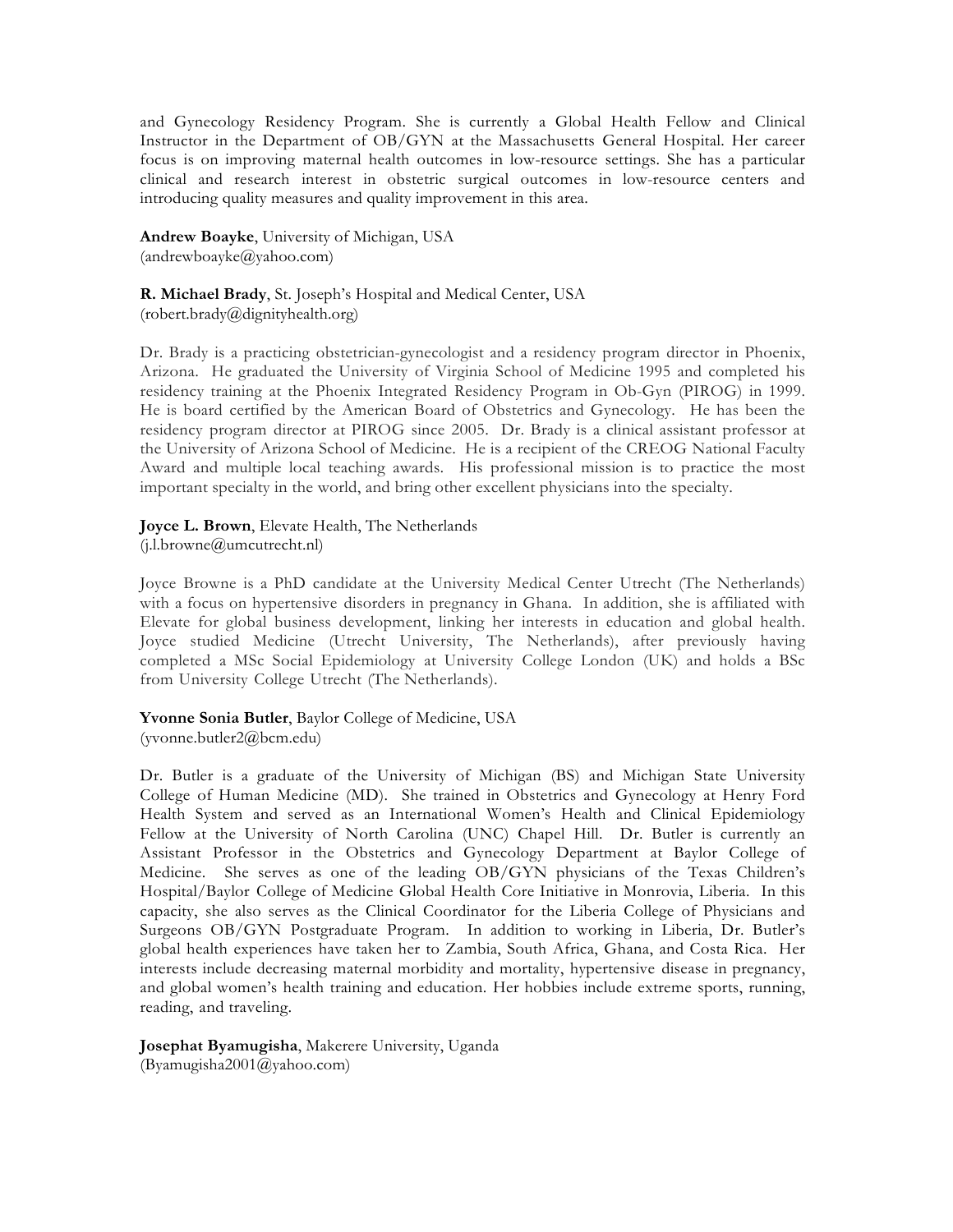**Ben Chi**, University of North Carolina Chapel Hill, USA (benjamin\_chi@med.unc.edu)

Benjamin Chi, MD, MSc is Associate Professor of Obstetrics and Gynecology at the University of North Carolina at Chapel Hill, Chief Scientific Officer at the Centre for Infectious Disease Research in Zambia (CIDRZ), and Honorary Lecturer at the University of Zambia School of Medicine. Based in Lusaka since 2003, he has led research and public health projects in the areas of perinatal HIV prevention, HIV outcomes research, and international obstetrics and gynecology. He also has an established track record of mentoring Zambian and American trainees, with a particular focus on clinical and epidemiologic research.

**Grace Chiudzu**, Ministry of Health, Malawi  $(\text{chindzug@yahoo.co.uk})$ 

Dr. Chiudzu is the Head of Obstetrics and Gynecology at Kamuzu Central Hospital (KCH). She has spent more than fifteen years in clinical service in Malawian government hospitals and has many years of experience in teaching and training medical, paramedical, and nursing personnel in management of cervical cancer. She has several years of research consulting experience with the University of North Carolina and Baylor College of Medicine and most recently has been involved in an analysis evaluating the association between HIV and cervical cancer at KCH. She is a member of multiple national councils, committees, and policy-making taskforces related to women's health in Malawi, including the Advisory Committee for Cervical Cancer Screening. She holds academic appointments with both the Malawi College of Medicine and Baylor College of Medicine and is the current Chairperson for the Nurses and Midwives Council of Malawi and the National Committee on Confidential Inquiry into Maternal Death.

**Diana Curran**, University of Michigan, USA (dianacur@med.umich.edu)

Diana Curran attended the University of Michigan Medical School, completed her residency in Ob/Gyn at William Beaumont Hospital located in Royal Oak, Michigan, and spent seven years in private practice before returning to academic medicine. Her interests include medical education, simulation, minimally invasive surgery (including robotics), and global health. Currently she is the Residency Program Director for Ob/Gyn at the University of Michigan Hospital and Health Systems.

**Bernice Dahn**, Ministry of Health, Liberia (bdahn59@gmail.com)

**Vanessa Dalton**, University of Michigan, USA (daltonvk@med.umich.edu)

**N.R.K. Damale**, Korle-Bu Teaching Hospital, Ghana (Ndamale@yahoo.co.uk)

**Kwabena Danso**, Kwame Nkrumah University of Science and Technology, School of Medical Sciences, Ghana (kadanso1443@yahoo.com)

Kwabena Antwi Danso is a professor of Obstetrics and Gynecology at Kwame Nkrumah University of Science and Technology School of Medical Sciences (KNUST SMS) and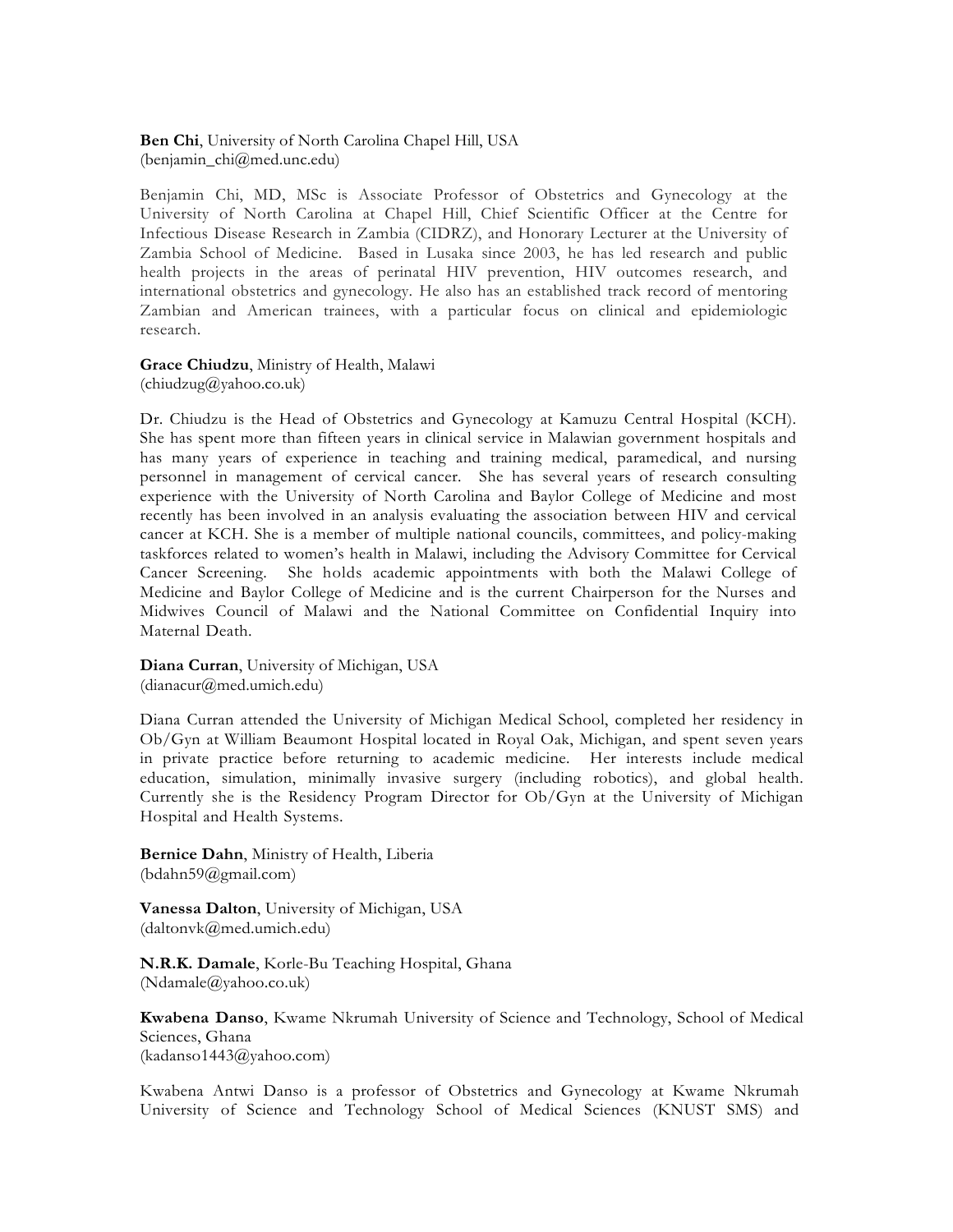Consultant Obstetrician – Gynecologist at Komfo Anokye Teaching Hospital, Kumasi, Ghana. He received his medical training at KNUST SMS and fellowship certification in OBGYN from the West African College of Surgeons. He has held several academic leadership positions in KNUST. Professor Danso's interest is in medical education and Reproductive Health issues in the areas of obstetric fistula, safe pregnancy and birth, unsafe abortion and vertical transmission of viruses. He has several peer review articles in local and international journals. He is a member of several academic institutions and associations in Ghana. He has contributed to six textbooks and training manuals and has journal reviewer roles for renowned journals.

**Ray de Vries**, University of Michigan, USA (rdevries@umich.edu)

Raymond De Vries, PhD co-directs the Center for Bioethics and Social Sciences in Medicine at the University of Michigan and is a Professor in the Department of Medical Education and the Department of Obstetrics and Gynecology there. He is also visiting professor at CAPHRI School for Public Health and Primary Care, University of Maastricht, the Netherlands. He is particularly interested in the regulation of science and the production of scientific knowledge; clinical trials of genetic therapies; the export of western moral traditions to non-western societies; and the social, ethical, and policy issues associated with the medicalization of pregnancy and birth. In 2005 he published *A Pleasing Birth: Midwifery and Maternity Care in the Netherlands* (Temple University Press), and he is co-editor of *Bioethics in the Field*, a special issue of *Social Science in Medicine* (2013).

### **Khady Diouf**, Harvard University/Brigham and Women's Hospital, USA (kdiouf@partners.org)

Dr. Khady Diouf is a Clinical Instructor at Harvard Medical School and a faculty member in the Global Health division in the department of obstetrics and gynecology at Brigham and Women's hospital in Boston, MA. She specializes in reproductive infectious diseases, including HIV, viral hepatitis during pregnancy. Dr. Diouf's current clinical and research interests include perinatal transmission of various infectious diseases especially HIV, and health and resource disparities between low and high-income countries. Dr. Diouf has worked in various countries including Kenya, the Ivory Coast, and Ethiopia and has recently set up a collaboration between Hospital Militaire de Ouakam and Brigham and Women's Hospital with a long term goal to foster relationships to improve resident education and establish a sustainable a research and clinical partnership.

**Titha Dzowela**, Ministry of Health, Malawi (tdzowela@yahoo.com)

**Thomas Egbe**, University of Buea Cameroon (obinchemti@yahoo.com)

Dr. Thomas Obinchemti Egbe was born on the 4/2/1960 in Ewelle, Manyu Division, Cameroon. He graduated from the University of Yaounde, Cameroon in 1985 with a doctor of medicine degree and further did a four-year postgraduate training (residency) in obstetrics and Gynecology at the University of Pavia, Italy and completed in 1994. He also sub-specialized in infertility and gynecologic endoscopic surgery at the University of Paris V (Rene Descartes). He has been working at the Douala General Hospital as consultant Obstetrician and Gynecologist since 1995 and Senior Lecturer in Obstetrics and Gynecology at the University of Buea since 2008. He is a member of several professional organizations including: American Society for reproductive medicine since 2002, Italian Society for Obstetrics and Gynecology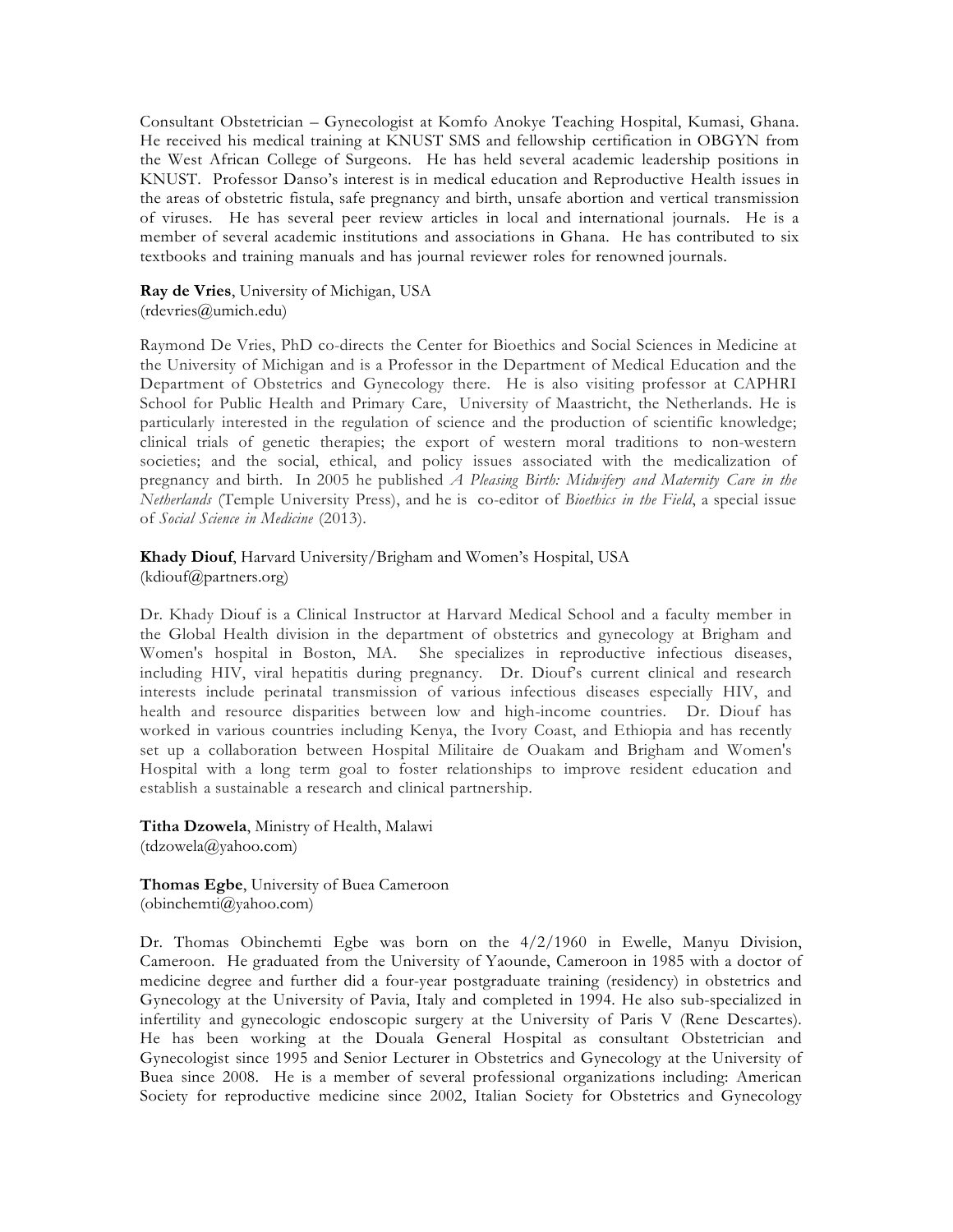and the Society of Gynecology and Obstetrics of Cameroon. He is also author and co-author of 26 scientific papers. He is presently the coordinator of Obstetrics and Gynecology at the faculty of health sciences of the University of Buea, Cameroon.

**Hylke Faber**, Elevate Health, The Netherlands (hylke.faber@elevatehealth.eu) +31 6 24643147 nl.linkedin.com/in/hylkefaber

Hylke Faber is Partnership Manager at Elevate Health. With his team he is responsible for business development, marketing and sales. Hylke can be contacted for all questions about collaboration opportunities and the e-learning services Elevate provide, such as developing (inhouse) online courses and e-learning consultancy services. Hylke holds a MA in Dutch Language and Culture (Utrecht University) and a MA in Publishing (University of Amsterdam). Previously he worked as a publisher in International Relations, Law and Social Sciences. He founded several academic e-journals and book series. In his spare time Hylke initiates and manages historical productions and publications through his own foundation.

**Renee Filius**, Elevate health, The Netherlands (Renee.Filius@ElevateHealth.eu) http://www.linkedin.com/in/filius

Renée Filius is Program Manager at Elevate Health. She is responsible for Elevate's Course Curriculum and Research & Development. This includes curriculum development, course accreditation, community development, e-learning consultancy, e-moderation and IT innovations to enhance learning. In 1000+ OBGYN Renée will be working on the online curriculum for genecology and obstetricians in Sub-Saharan Africa.

**Senait Fisseha**, University of Michigan, USA (sfisseha@med.umich.edu)

**Gaurang Garg**, University of Michigan, USA (gaurangkgarg@gmail.com)

**Yirgu Gebrehiwot**, African Federation of Obstetrics and Gynecology (yirgug@yahoo.com)

**Tom Gellhaus**, University of Iowa, USA  $(tgel15@aol.com)$ 

Thomas Gellhaus, MD is a Clinical Associate Professor in Obstetrics and Gynecology at the University of Iowa in Iowa City, Iowa. He is the Director of the Division of General Obstetrics and Gynecology at the University of Iowa. He is also the Assistant Secretary for the American Congress of Obstetricians and Gynecologists (ACOG). Dr. Gellhaus has served and lead multiple short-term medical and surgical missions throughout the developing world.

**Geilla Goba**, Northwestern University, USA (gelila-goba@fsm.northwestern.edu)

**Fastome Goma**, Ministry of Health, Zambia  $(gomafm@yahoo.co.uk)$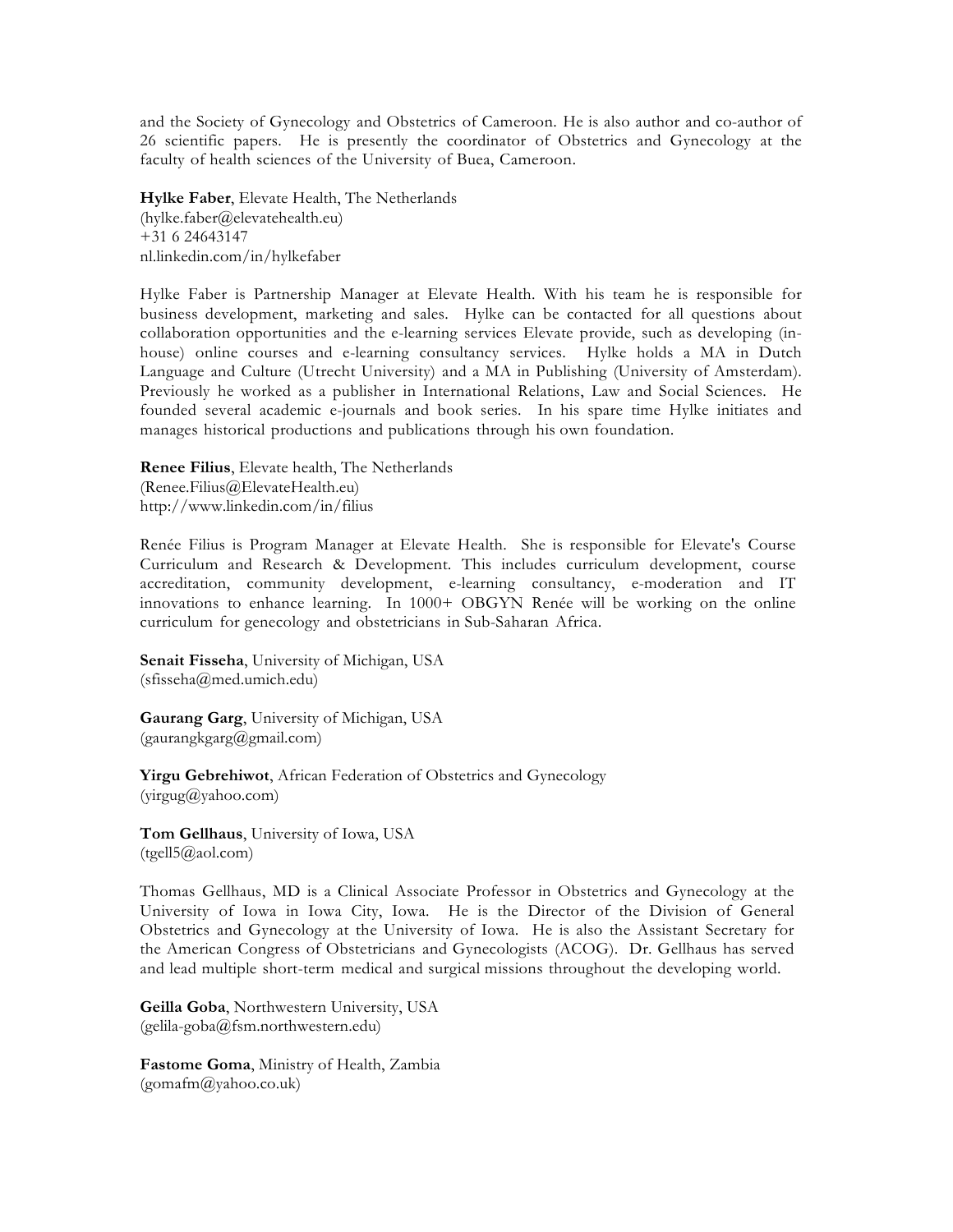Fastone Mathew Goma is Dean, University of Zambia School of Medicine in Lusaka. Graduated from the University of Zambia with MB ChB in 1988. He obtained a MSc in Cardio-Respiratory Physiology at University College London in 1994 and PhD in Cardiovascular Sciences in 1998 from University of Leeds. He also studied International Public Health at University of Alabama at Birmingham (UAB) and Tobacco Dependency Management at the Centre for Addiction and Mental Health (CAMH), University of Toronto, Canada. Dr. Goma's main research areas include risk factors for Non-Communicable Diseases (Hypertension & Tobacco), and Palliative Care.

**Reinou Groen**, The Johns Hopkins University School of Medicine, USA (rgroen1@jhmi.edu)

Reinou S. Groen, MD, MIH, PhD, was born in the Netherlands and studied medicine at the Groingen University. She became a Tropical Doctor, with a Master in International Health from the Royal Tropical Institute in Amsterdam. She worked as a Surgeons OverSeas (SOS) international Surgical Fellow on the development and implementation of a population-based survey on access surgical needs in Low and Middle Income Countries, which led to her Ph.D. in epidemiology, from the University of Amsterdam. Rainou has experience providing and teaching emergency obstetric care for Doctors Without Borders and Surgeons OverSeas (SOS) in the Democratic Republic of Congo, Niger, and Sierra Leone; and worked in Ghana, Nigeria, and Tanzania furthering her medical studies. Her current (research) projects involve HPV vaccination uptake, ensuring adequate knowledge of pregnant women about their own pregnancy by establishing a pregnancy passport and reviewing radiotherapy options in low income countries. She is specializing in Gynecology and Obstetric at Johns Hopkins Hospital where she started the Global health Interest Group to stay updated with the new developments in healthcare provision in low income countries.

**Solomon Gumanga**, Tamale Teaching Hospital, Ghana (gumangask@yahoo.co.uk)

**Kelli Stidham Hall**, University of Michigan, USA (hkelli@med.umich.edu)

Kelli Stidham Hall PhD MS, a reproductive epidemiologist, is a research investigator, and NIH K-12 Scholar in the Department of OBGYN and the Institute for Social Research at the University of Michigan. Dr. Hall's research focuses on the ways in which young women's reproductive health intersects with other dimensions of their health and wellbeing including mental and physical health and social context. She is particularly interested in biosocial determinants of unintended pregnancy and its sequelae during adolescence and young adulthood in domestic and global settings.

# **Gregore Halle-Ekane**, University of Buea, Cameroon

 $(hallegregory@yahoo.fr)$ 

Dr. Gregory Edie Halle-Ekane graduated from the University of Jos-Nigeria in 1985, obtained a specialist certificate in obstetrics and gynecology from the University of Yaoundé-Cameroon in 1994 and a postgraduate diploma in reproductive health from the University of Geneva in 1995. He subsequently trained in gynecologic laparoscopic surgery in the University of Geneva in 2002. He is Vice Dean in charge of cooperation and Research in the Faculty of Health sciences, University of Buea-Cameroon, and senior consultant in department of obstetrics and gynecology, Reference Hospital of Douala, a referral center which serves the Central Africa subregion. He is a researcher in sexual and reproductive health.

**Washington Hill**, Sarasota Memorial Hospital, USA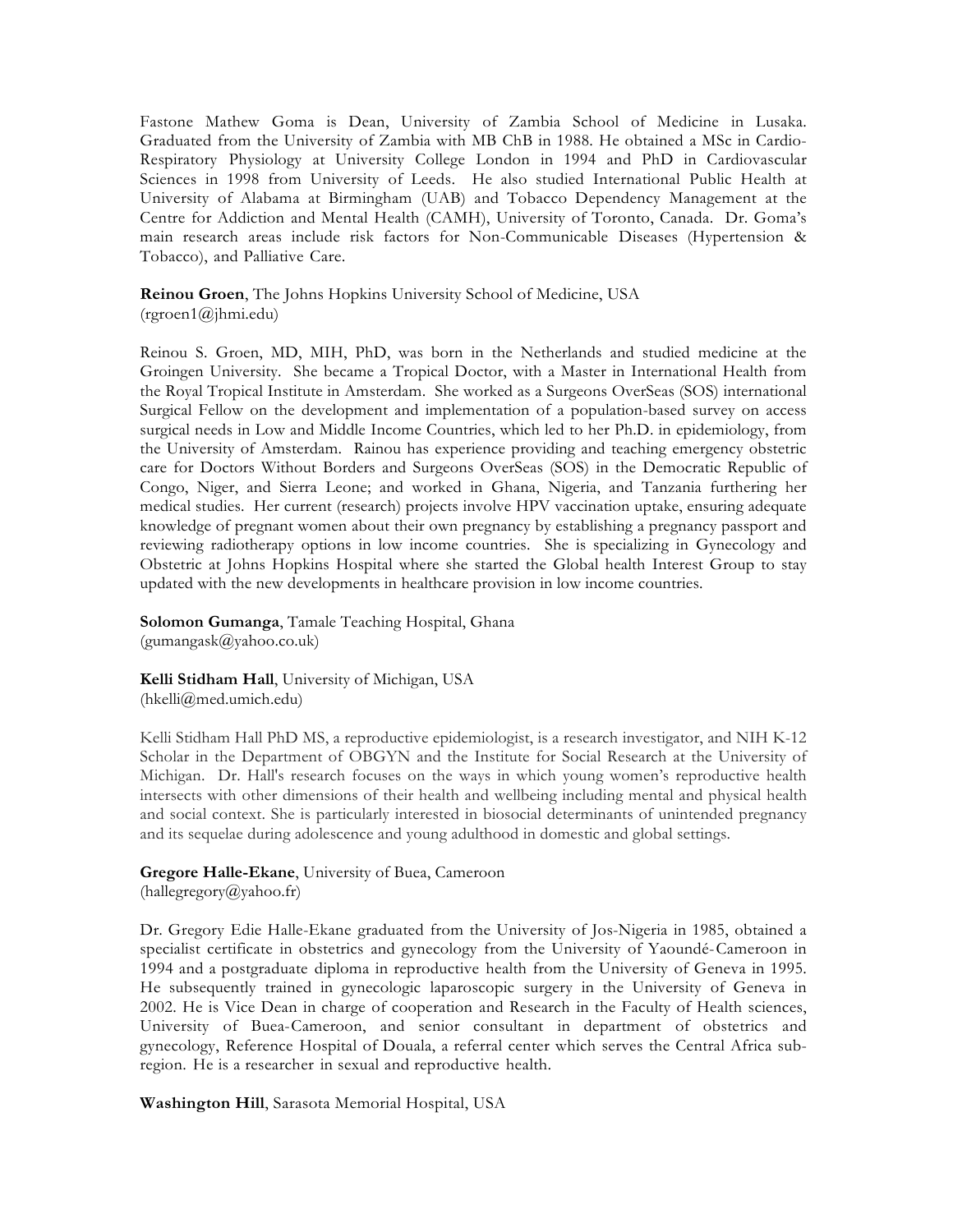$(dr.washingtonhill@gmail.com)$ 

Dr. Washington Hill is the past President and Chief of the Medical Staff at Sarasota Memorial Hospital, Sarasota, Florida. He is also past Chairman of the Department of Obstetrics and Gynecology and Medical Director, Labor and Delivery, at Sarasota Memorial Hospital. He received his medical degree from Temple University School of Medicine in 1965, and completed his residency in Obstetrics and Gynecology at William Beaumont General Hospital. After 12 years of private practice in Obstetrics and Gynecology, Dr. Hill completed a Fellowship in Maternal–Fetal Medicine at the University of California, San Francisco and Children's Hospital of San Francisco in 1984. Dr. Hill has a strong interest in education, patient care, teaching and clinical practice. He has been published numerous times and has served as a reviewer and/or on the editorial board for a number of journals in Obstetrics and Gynecology. Further, he has been interested in providing and teaching safe motherhood with the Clinton Health Access Initiative (CHAI) and their collaborative Global Health work with Duke University School of Medicine in Rwanda.

### **Patrick Idoko**, The University of The Gambia, The Gambia (patidoko@gmail.com)

Patrick Idoko had his medical education in The University of Jos, Nigeria. He subsequently did a postgraduate residency program in obstetrics and gynecology at the same institution. He is currently a lecturer at the University of The Gambia and is the course coordinator for the Obstetrics and Gynecology undergraduate course. He is also the Head of Department of Obstetrics and Gynecology at the Edward Francis Small Teaching Hospital in Banjul, The Gambia. His interests are in fetal-maternal medicine and sexual and reproductive health and rights.

## **Crista Johnson-Agbakwu**, University of Arizona, USA

(cejohn11@asu.edu)

Crista Johnson-Agbakwu, MD, MSc, FACOG, is an Obstetrician/ Gynecologist at Maricopa Integrated Health System, Phoenix, AZ, where she is the Founding Director of the Refugee Women's Health Clinic (http://refugeewomensclinic.org/). She is also a Research Assistant Professor of the Southwest Interdisciplinary Research Center (SIRC) at Arizona State University. Her current clinical and research focus is on addressing reproductive health disparities among newly-arrived refugee populations by investigating strategies to improve health outcomes by enhancing health care access and utilization, reproductive health education, counseling, community engagement, as well as health care provider cultural competency.

### **Tim Johnson**, University of Michigan, USA

Since 1993, Timothy R.B. Johnson, M.D. has been the Bates Professor of the Diseases of Women and Children and Chair of Obstetrics and Gynecology at the University of Michigan. He is also Arthur F. Thurnau Professor; Professor, Women's Studies, and Research Professor, Center for Human Growth and Development. His education and training have been at the University of Michigan, University of Virginia and Johns Hopkins. Prior to returning to the University of Michigan, he was on the faculty at Johns Hopkins. He is active in international teaching and training especially in Ghana. He is author of over three hundred articles, chapters and books and has served on numerous editorial boards, study sections, professional committees, societies and boards. In 2005, Dr. Johnson was awarded the Distinguished Service Award, the highest honor of ACOG. He is Past President of the Association of Professors of Gynecology and Obstetrics, receiving their Lifetime Achievement Award in 2012. Since 2007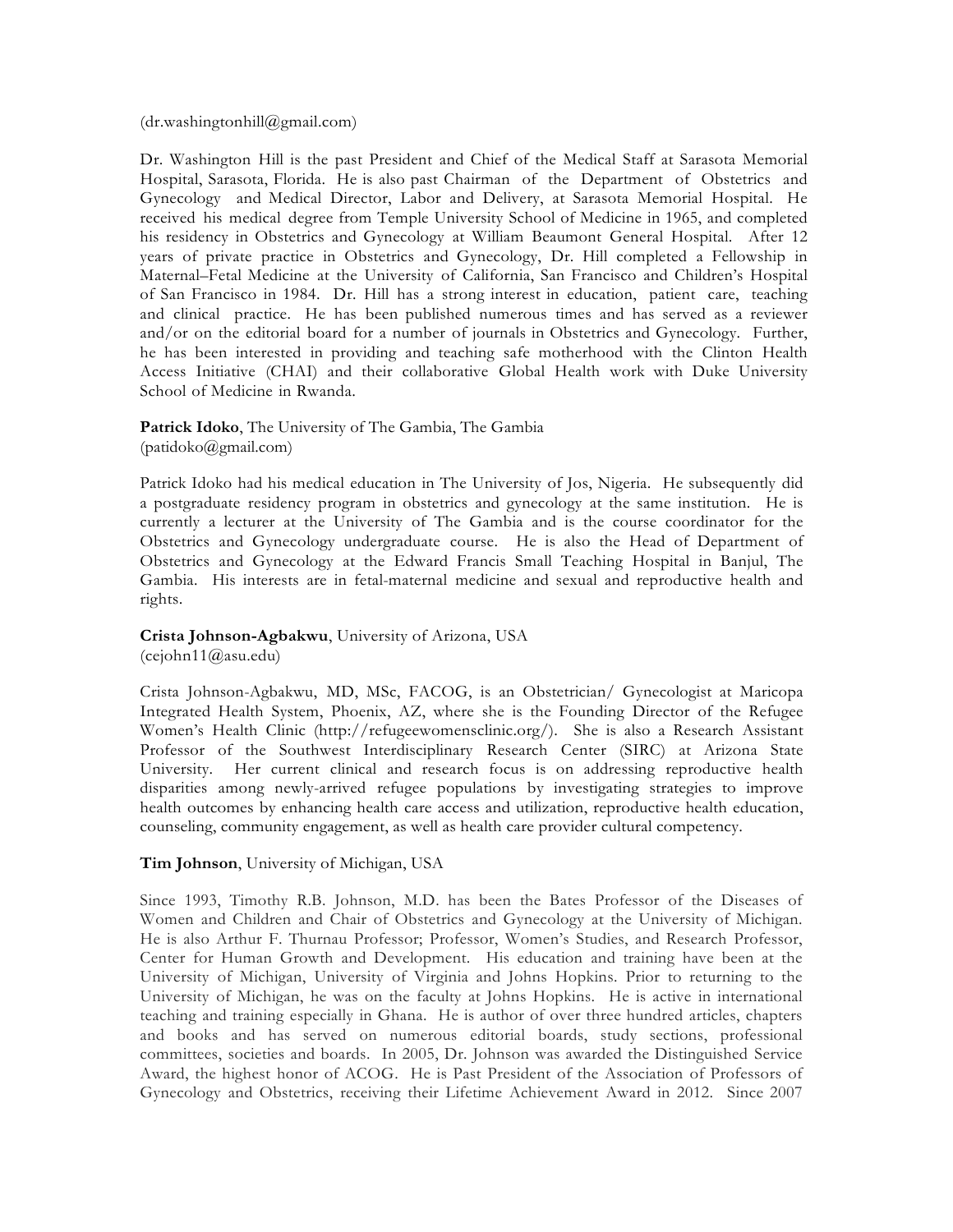he has been Editor of the International Journal of Gynecology and Obstetrics. Doctor Johnson is an elected member of the Institute of Medicine of the National Academy of Science.

**Stephen Kennedy**, Ministry of Education, Liberia  $(kennedy@price.org)$ 

Stephen B. Kennedy, MD, MPH, is trained in general medicine, infectious disease research, public health (epidemiology) and international health from Liberia, United States (U.S.) and Zambia. Dr. Kennedy possesses over 15 years of experience in public health, prevention, biomedical, and clinical research. Dr. Kennedy has collaborated on randomized trials on adolescents, young adults, incarcerated males and minorities in the U.S., Liberia, Zambia and Thailand. Dr. Kennedy is well published in peer-reviewed journals, co-authored a chapter on adherence to anti-retroviral therapy (ART) in an HIV/AIDS Resource Book on adherence to ART, currently serves as ad-hoc scientific reviewer for numerous peer-reviewed journals and sits on several scientific review panels for the U.S. National Institutes of Health (NIH) and its Centers for Disease Control & Prevention (CDC), respectively.

**C. A. Klufio**, Professor Emeritus OBGYN at University of Ghana Medical School, Ghana (caklufio@gmail.com)

**Justin Konje**, Royal College of Obstetricians and Gynecologists, United Kingdom  $(Ick4@]$ e.ac.uk)

**A. P. Koroma**, Sierra Leone (apkoroma2@yahoo.co.uk)

**Catherine Kress**, Yale University, USA (catherine.kress@yale.edu)

Originally from the San Francisco bay area, Dr. Kress completed her undergraduate degree at UC Berkeley where she became interested in global health working with Burmese refugees on the Thai-Burma border. She went on to medical school at the University of Washington and completed residency in OBGYN at Emory University in Atlanta. Through Yale University, she immediately joined the HRH program in Rwanda where it has been her great pleasure to work with residents, medical students and faculty at Kigali University Teaching Hospital.

**Yao Kwawukume**, Ghana (yaok12@yahoo.com)

**Lee Learman**, Indiana University, USA (llearman@iupui.edu)

Lee Learman is the Clarence E. Ehrlich Professor and Chair of the Department of Obstetrics and Gynecology at Indiana University School of Medicine. He spent the previous years of his career, from 1994-2008, at the University of California San Francisco, where he was a Professor of Obstetrics, Gynecology, and Reproductive Sciences and Professor of Epidemiology and Biostatistics. He currently serves as an oral examiner for the American Board of Obstetrics and Gynecology, as Chair of the Council on Resident Education in Obstetrics and Gynecology, and on the Executive Board of the Society of Academic Specialists in General Obstetrics and Gynecology. In 2011 he began a term of service on the Residency Review Committee for Obstetrics and Gynecology. Dr. Learman is a general obstetrician/gynecologist with a clinical niche focused on the comprehensive evaluation and treatment of chronic pelvic pain. His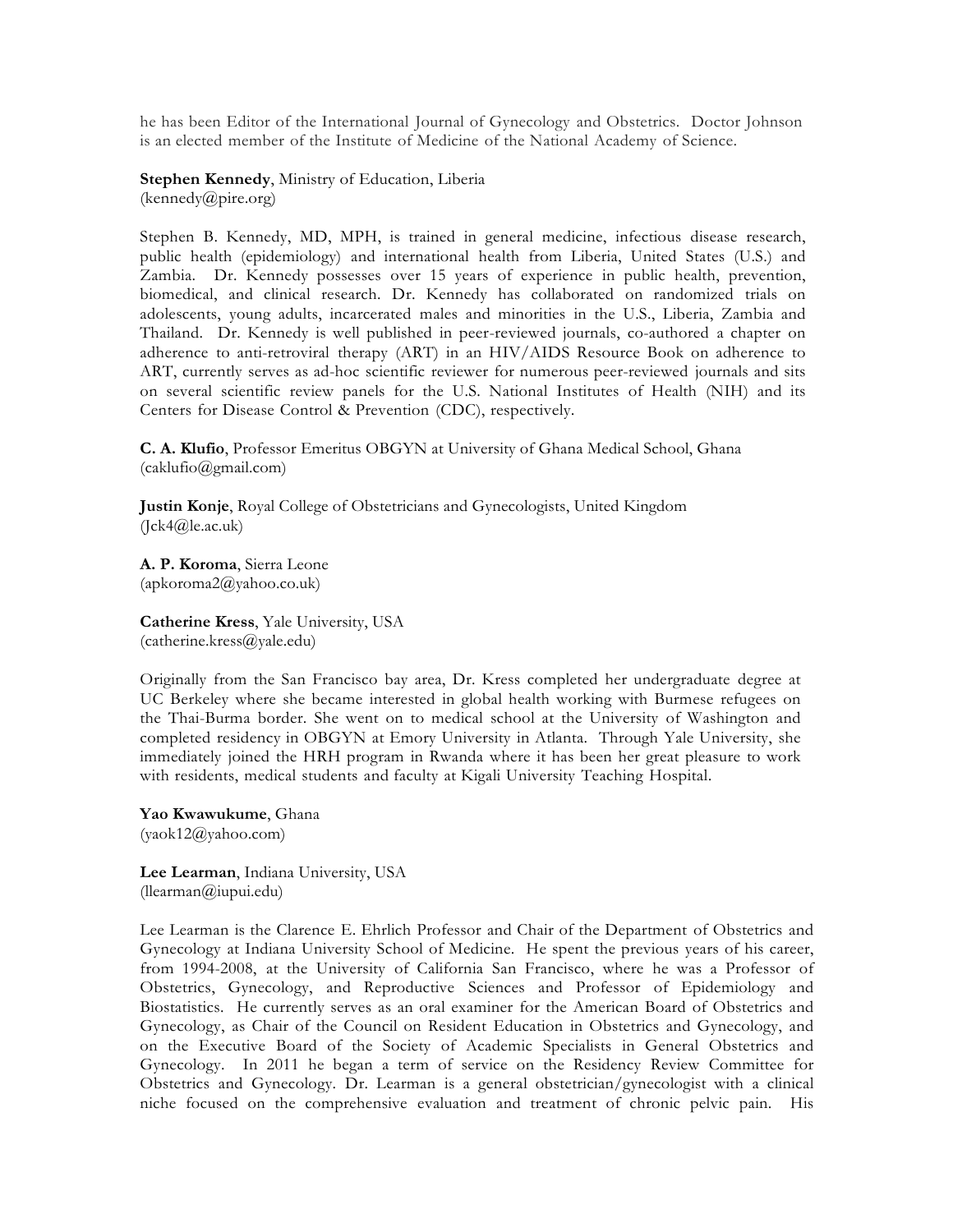research interests include predictors and outcomes of hysterectomy and alternative treatments for noncancerous conditions as well as various topics in medical education.

**Barbara Levy**, American College of Obstetrics and Gynecology, USA (blevy@acog.org)

Barbara Levy, MD, Vice President, Health Policy at ACOG, has over 25 years of experience with direct care, research, and physician training in women's health care. Prior to ACOG, Dr. Levy was in private practice and the medical director of the Women's Health and Breast Center and Women's and Children's Services for the Franciscan Health System in Tacoma, WA. Dr. Levy has been a vocal advocate for women's health with appearances on *The Oprah Winfrey Show* and local news programs speaking for patient empowerment and engagement in health care decisions. She has published and co-authored over 70 studies and articles related to her primary research interests: hysterectomy, endoscopic surgery pelvic pain and surgical outcomes.

**Jack Ludmir**, University of Pennsylvania, USA  $(i\text{aludm@uphs.upenn.edu})$ 

Jack Ludmir, M.D. is Professor and Chair of Obstetrics and Gynecology at Pennsylvania Hospital, Vice Chair of Obstetrics and Gynecology at the Perelman School of Medicine of the University of Pennsylvania, and is currently the Past Chair of the Governing Council, Maternal and Child Health for the American Hospital Association. A graduate of Temple University School of Medicine, he completed his residency in Obstetrics and Gynecology and fellowship in Maternal-Fetal Medicine at the Hospital of the University of Pennsylvania. His interests in vulnerable populations extend to Latin America where he was coordinator for the Dominican Republic Section of ACOG, and is an evaluator of the standards and quality of maternity care in several Latin American countries. He has established formal relationships with several universities in Latin America and in Botswana to improve the care of women, including exchange programs involving residents and attending physicians.

**Hillary Mabeya**, Moi University School of Medicine, Kenya (mabeya4@gmail.com)

Dr. Hillary Mabeya is the Head of the Reproductive Health Department at Moi University School of Medicine and a consultant at the Division of Reproductive Health at the Moi Teaching and Referral Hospital. He completed his medical education at the University of Nairobi and followed that with time spent researching at the WHO and the University of Geneva. Afterwards, he completed a fellowship in HIV in Women at Brown University and is currently pursuing his PhD in medicine/HPV at the Ghent Universitair in Belgium. Dr. Mabeya is extensively involved in maternal care through obstetric fistula surgery and prevention through community-based intervention programs. He started the Gynocare Fistula Centre, a humanitarian facility that has seen over 800 women suffering from fistulas and is involved in the rehabilitation of fistula patients through vocation training and income generating activities after surgery. Dr. Mabeya also has extensive experience in research and has been published numerous times.

**Maureen Martin**, University of Michigan, USA (martinms@umich.edu)

**Ron Mataya**, University of Malawi, Malawi (rmataya@llu.edu)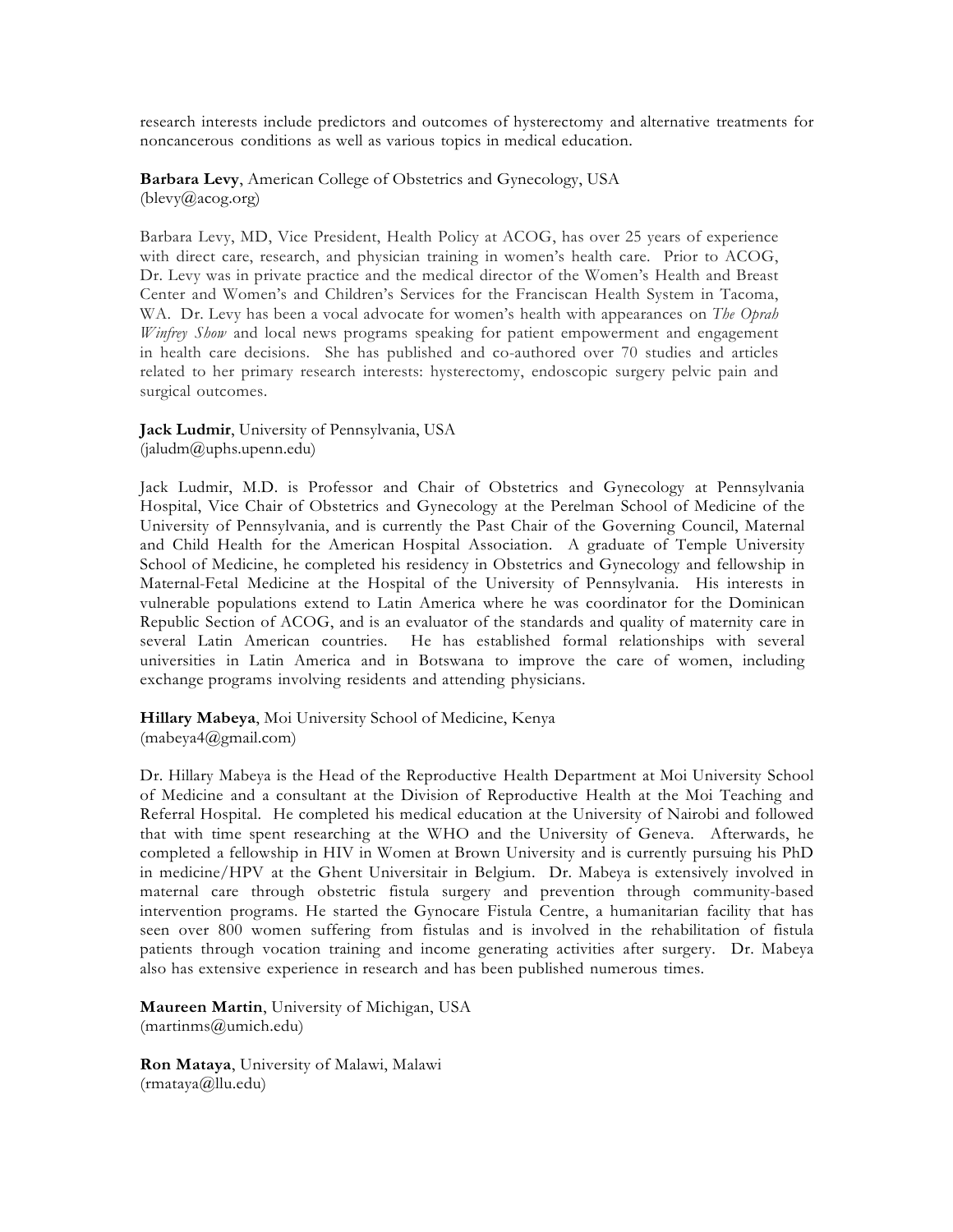**Loeto Mazhani**, Ministry of Education, Botswana (lomazhani@yahoo.com)

Dr. Loete Mazhani is the Assistant Programme Director and Head of Pediatrics at the University of Botswana School of Medicine. She has 25 years of experience as a pediatrician in clinical, educational, and public health realms. Her previous role as Deputy Permanent Secretary and Director of Health Services for the Botswana Ministry of Health has given her a greater appreciation of public health issues and the intertwined relationship between maternal and child health. Neonatal mortality is now the single most important contributor to our child mortality. Collaboration between obstetrics and pediatrics is essential if we want to improve the situation.

**Magatte Mbaye**, Ministry of Education, Senegal (magatte4@yahoo.fr)

**Reuben Kamoto Mbewe**, Ministry of Health, Zambia (rmkamoto@hotmail.com)

**Victor Mbome Njie**, Ministry of Health, Cameroon (mbonvic@yahoo.com)

**Irwin Merkatz**, Albert Einstein College of Medicine, USA (chairobgyn@aol.com)

Dr. Irwin R. Merkatz is the Chella & Moise Professor and Chairman of the Department of Obstetrics & Gynecology and Women's Health at the Albert Einstein College of Medicine and the Montefiore Medical Center. Dr. Merkatz has dedicated his career to educating, motivating, and mentoring a new generation of Women's Health Care Providers over the past three decades. During the past 13 years he has specifically focused on increasing the scope of our Departmental training efforts to include Family Planning and Global Women's Health, and has overseen the development of multiple projects in Family Planning in the US and in Sub-Saharan Africa. In these efforts, Dr. Merkatz has focused on training the next generation of global health care providers and addressing the unmet need for contraception and the unacceptably high maternal mortality and morbidity rates. Dr. Merkatz has demonstrated his dedication to this program most recently with the recruitment of two new faculty members in 2013 and 2014 with a specific interest in Global Women's Health. The introduction of the 1000+ Training Program to improve Women's Health in Sub-Saharan Africa is exciting and Dr. Merkatz is eager to undertake this new and timely challenge.

**Ruth Merkatz**, Albert Einstein College of Medicine, USA

**Owen Montgomery**, Drexel University, USA (owen.montgomery@drezelmed.edu)

Dr. Montgomery is the Chairman for the Department of OBGYN at Drexel University College of Medicine and currently holds faculty appointments in the College of Medicine and the School of Nursing and Health Professionals. His areas of research and special interests include transdisciplinary and simulation based education, sexual assault prevention, medical and surgical care of menopausal women, and Global reduction in maternal mortality through simulation based surgical training of physicians and midwives. Dr. Montgomery has multiple publications and he is an invited lecturer and has presented locally, nationally and internationally. He is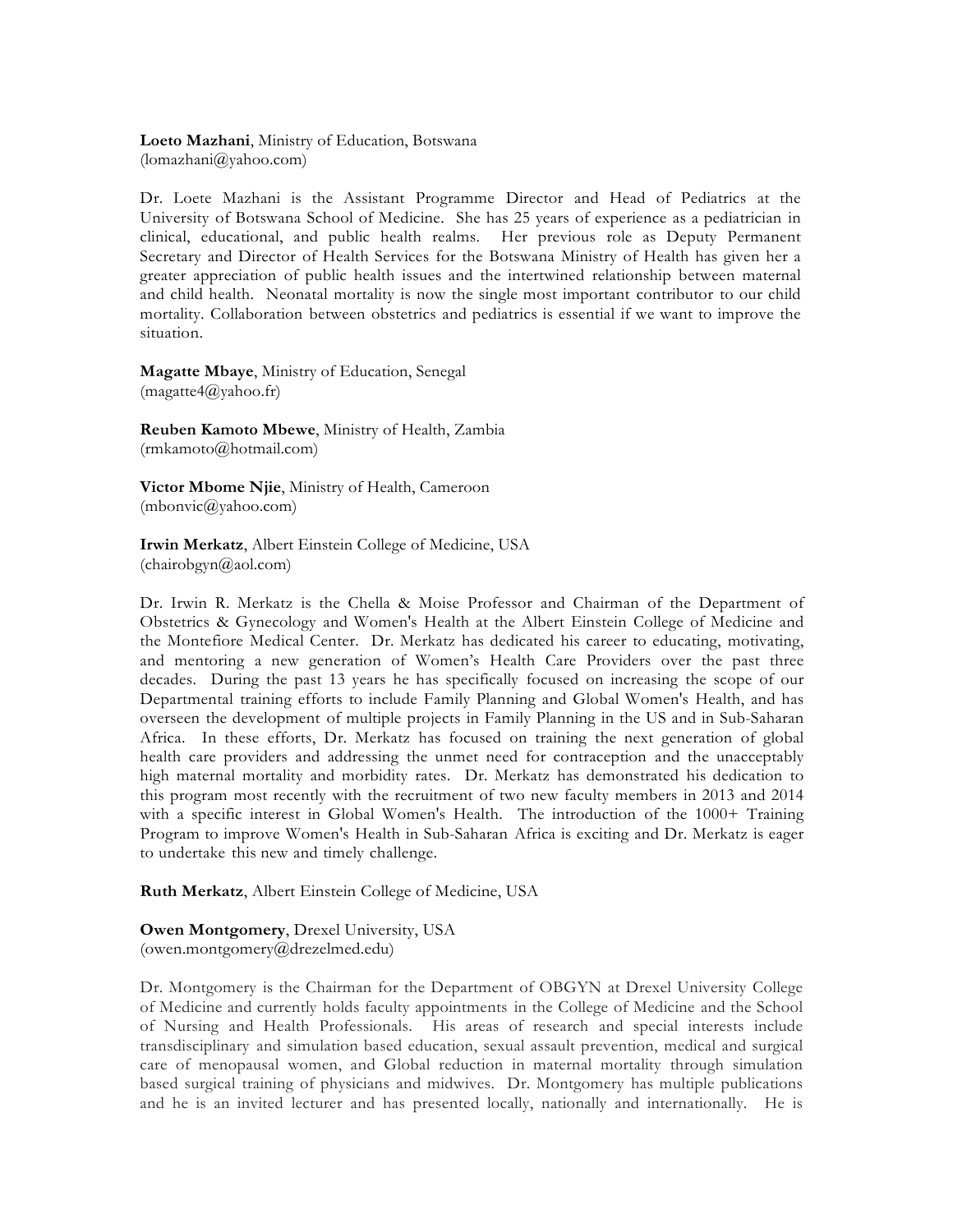currently a member of the Executive Board for the American College of Obstetricians.

**Emmanuel Morhe**, KNUST, Ghana (eskmorhe@yahoo.com)

Si**mon Mueke**, Ministry of Health, Kenya  $(simonmueke@gmail.com)$ 

Dr. Mueke is currently the head of the Reproductive and Maternal Health Services Unit for the Ministry of Health of the Government of Kenya. Dr. Mueke is an experienced obstetrician/urological gynecologist and senior healthcare manager of 16 years and is currently working at policy formulation and coordination level at the Ministry in Nairobi, Kenya. He not only supports the delivery of reproductive and maternal health services at county level but advises the Health Cabinet Secretary and Principal Secretaries on matters regarding Technical Evaluation of Medical Equipment and Plants, Blood Transfusion Services, Emerging Practices and New Technologies, to mention but a few. Dr Mueke represents the Director of Medical Services and the Ministry of Health in several other functions. He has therefore been nominated to participate in this Academic Partnership for Reducing Maternal Morbidity and Mortality. He is a reformist and fully supports the effort.

**John Mulbah**, University of Liberia, Liberia  $(\text{impolyclinic}(a)$ yahoo.com)

**Samson Mulugeta**, Mekelle University College of Health Sciences, Ethiopia (samson.mulu@yahoo.com)

**Gustave Mushagalusa**, Universite Evangelique Afrique, Democratic Republic of Congo (machigera@yahoo.fr)

**Violet Opata Nabwire**, Moi University, Kenya (vknabwire@gmail.com)

Opata Violet Nabwire is a Senior Lecturer in the Department of Curriculum, Instruction and Educational Media, School of Education, Moi Unversity. She is a teacher educator in the area of Educational Media and Technology. She has taught, conducted research, and served as Postgraduate Coordinator, as well as coordinated collaboration programme at the University. She is currently the Associate Dean of the School of Education at Moi University. She holds a Doctor of Philosophy (PhD), a Master of Philosophy (MPhil), degrees in Educational Communication and Technology of Moi University, and a Bachelor of Education (Arts) degree from Kenyatta University, Kenya. Her academic interests are teacher education, curriculum development and implementation issues, educational media and technology HIV/AIDS, and youth and gender issues. She has authored several journal articles and book chapters in Education and is the author of *Fighting HIV/AIDS pandemic through Education: A Reflection of HIV/AIDS Education Programme in Kenya*.

**Rachel Nardos**, Oregon Health and Sciences University, USA (nardosr@ohsu.edu)

Dr. Nardos is an assistant professor at Oregon Health and Sciences University and a staff urogynecologist at Kaiser Permanente in Portland, Oregon. She was born in Addis Ababa, Ethiopia, and completed her medical education at Yale University after finishing her undergraduate education at Franklin and Marshall College. She then completed her residency at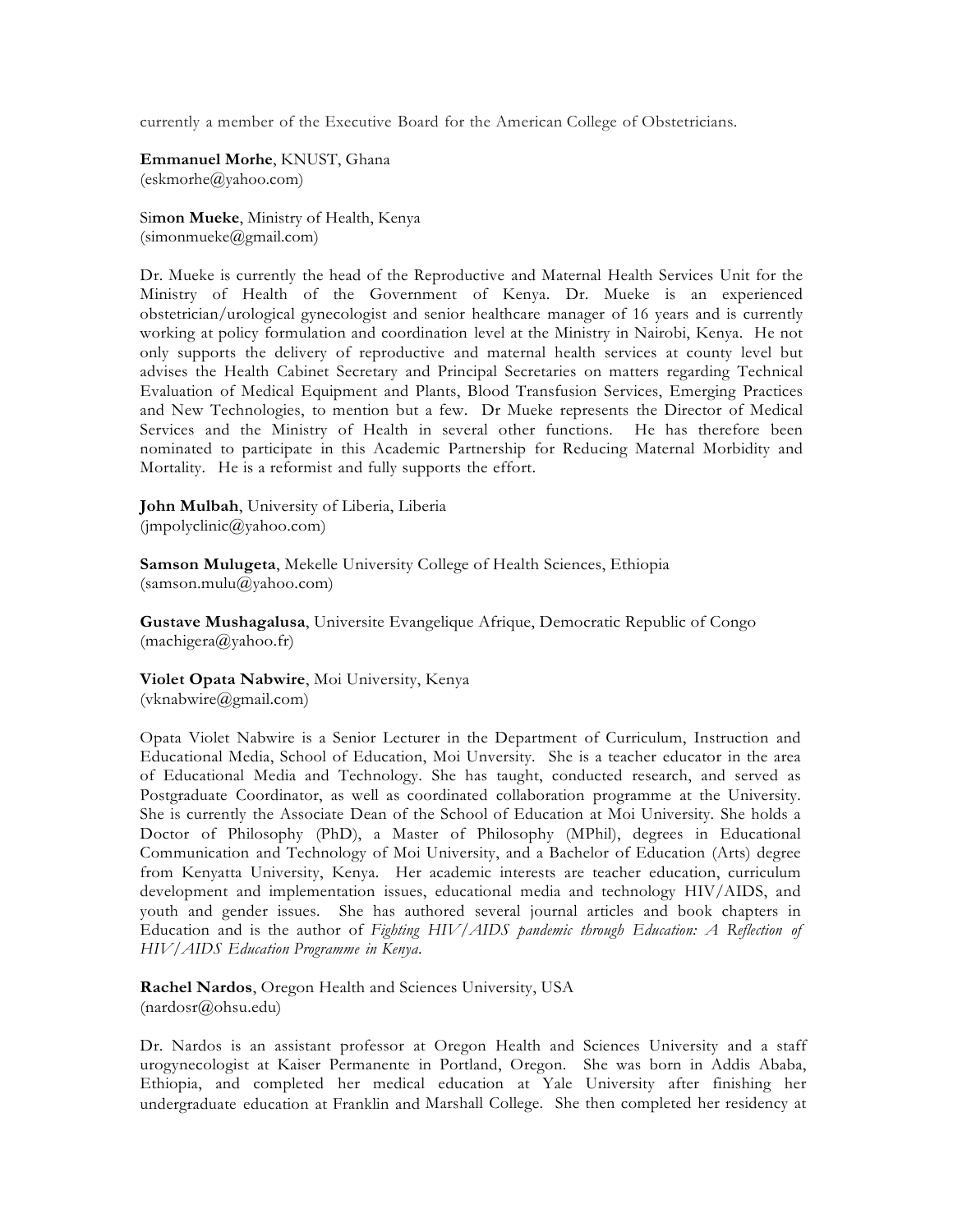Washington University in St. Louis, after which she worked as a staff surgeon for a year at Hamlin Fistula Hospital in Ethiopia. She returned for her fellowship in Female Pelvic Medicine and Reconstructive Pelvic Surgery at OHSU, during which she continued to collaborate with Hamlin Fistual Hospital on research projects, resulting in the publication of three scientific papers on the topic of obstetric fistula. She also started the project entitled "Footsteps to Healing," a global women's health partnership that send surgeons, nurses, and anesthesiologists from OHSU and partner hospitals to Gimbie Adventist Hospital in rural west Ethiopia to perform pelvic organ prolapse surgery. She is currently working on a project to expand the Footsteps to Healing project to creating a multidisciplinary partnership with Mekelle Univeristy in northern Ethiopia along with collaboration with Washington University.

**Olivier Nyakio Ngeleza**, Ministry of Health, Democratic Republic of Congo (oliviernyakio@yahoo.fr)

**Joseph Ngonzi**, Mbarara University, Uganda (jngonzi@gmail.com)

**Mansour Niang**, Cheikh Anta Diop School of Medicine, Senegal (mansniang@hotmail.com)

Dr. Mansour Niang is an obstetrician gynecologist and a clinical instructor at Cheikh Anta Diop School of Medicine in Dakar, Senegal. He is also a captain in the Senegalese Army. Dr. Niang's main duties include OBGYN resident education and supervision at Hospital Militaire de Ouakam and other medical school affiliated hospitals.

**Balkachew Nigatu**, St. Paul Hospital Millennium Medical School, Ethiopia (balkewnega@gmail.com)

**Kobina Nkyekyer**, University of Ghana Medical School, Ghana College of Physicians and Surgeons, Ghana (kobi\_nky@hotmail.com)

Prof. Kobinah Nkyekyer is an associate professor in the department of Obstetrics and Gynecology of the University of Ghana Medical School, Accra. He is the chairman of the faculty of Obstetrics and Gynecology of the Ghana College of Physicians and Surgeons.

**Samuel Obed**, University of Ghana Medical School, Ghana (obedamenyi@yahoo.com)

Professor Samuel A. Obed, MB, ChB, FWACS, FGCPS, is currently the head of department of Obstetrics & Gynecology at the University of Ghana Medical School and consultant obstetrician-gynecologist to the Korle Bu Teaching Hospital Accra Ghana. His research interest include Infertility & Reproductive Endocrinology, Ectopic Pregnancy and, Hypertensive Disorders in Pregnancy. He has published 38 peer-reviewed articles in medical journals, 9 chapters in postgraduate textbooks in obstetrics & gynecology, several abstracts in international conferences and a number of educational material on maternal care and adolescent gynecology for the lay public.

**Robert Odok Oceng**, Ministry of Education, Uganda

(odokoceng@yahoo.com)

Mr. Robert Oceng is the Commissioner of Higher Education and Training in the Ugandan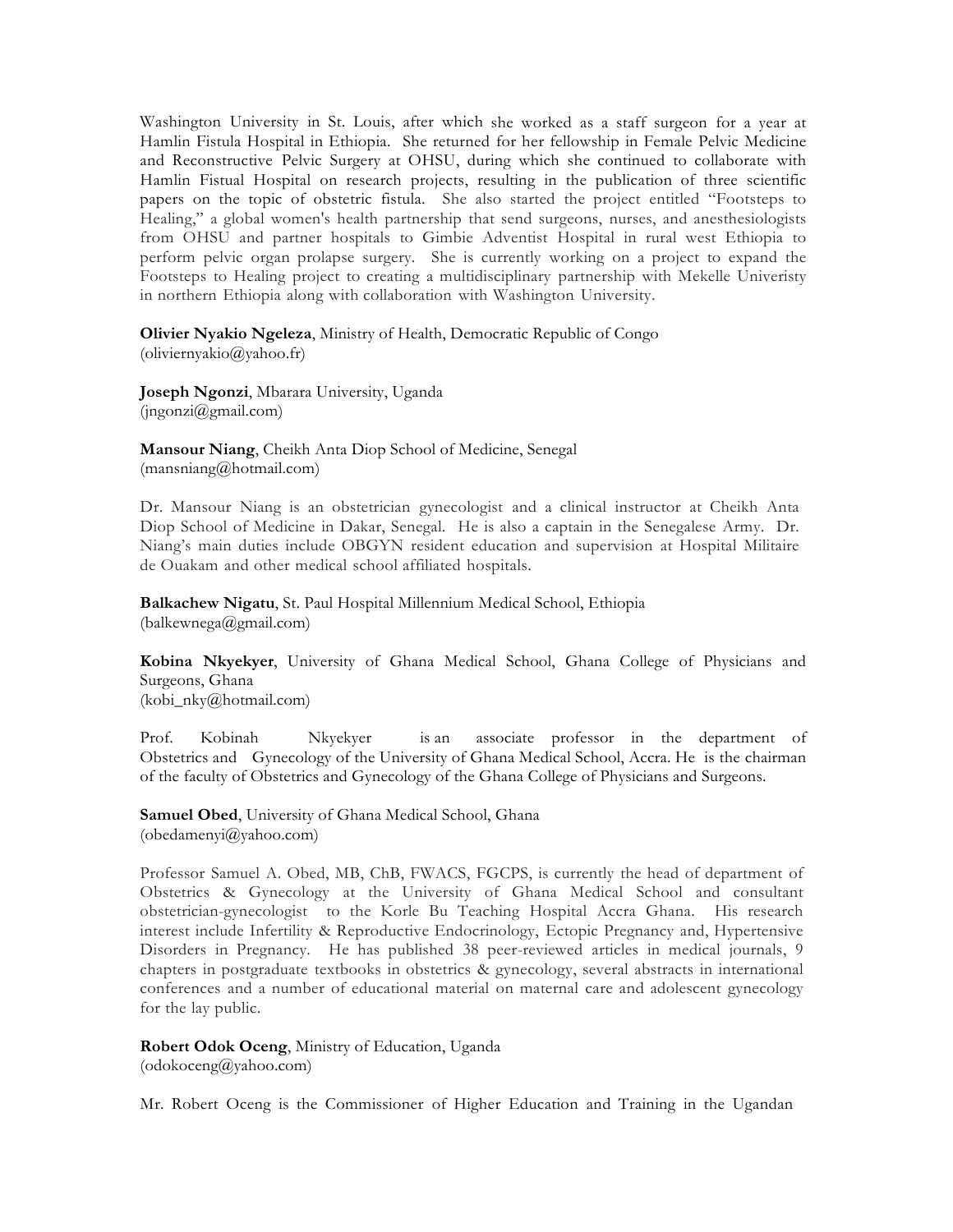Ministry of Education. He has a Masters of Arts in Educational Management, and a Bachelors and Diploma in Education. His previous job experience includes the Head of the Department of Higher Education, a member of the Council of Universities in Uganda, and a participant in the Joint Permanent Commission between Uganda and friends countries on education issues. Mr. Oceng is currently pursuing his PhD in Management and Administration in Higher Education.

**Henry Opare-Addo**, Chair, OBGYN Department, KNUST, Ghana (sopareaddo@gmail.com)

**Samuel Antwi Oppong**, University of Ghana Medical School/Korle-Bu Teaching Hospital, Ghana  $(wak72@yahoo.com)$ 

Dr. Samuel Antwi Oppong is a lecturer at the University of Ghana Medical School and a consultant Obstetrician and Gynecologist at the Korle-Bu Teaching Hospital with over ten years of clinical experience, having worked in both the Central and Eastern regions of Ghana in the past. His areas of interests are in high-risk pregnancy – particularly sickle cell disease in pregnancy, cardiovascular diseases in pregnancy as well as gynecologic oncology. He has participated in a number of research projects development and execution. Currently, he is the director of the Sickle Cell Disease in Pregnancy clinic, co-director of the Perinatal Assessment Centre (PAC) at the Korle-Bu Teaching Hospital and P-I of the MOPOS study and Co-Investigator in the study of HPV genotypes in HIV positive patients on anti-retrovirals in Ghana. He is practicing colposcopies and does a lot of public education and advocacy work on cervical cancers prevention. Dr. Oppong is the training coordinator for the department of Obstetrics and Gynecology of the Korle-Bu Teaching Hospital. He is a fellow of the West African College of Surgeons, member of SOGOG and GMA.

**Bert Peterson**, University of North Carolina, USA (herbert\_peterson@unc.edu)

Herbert B. Peterson, MD is the William R. Kenan, Jr. Distinguished Professor and Chair, Department of Maternal and Child Health and Professor, Department of Obstetrics and Gynecology at the University of North Carolina (UNC) Gillings School of Global Public Health and School of Medicine, respectively. He is also Director of the World Health Organization Collaborating Centre for Research Evidence for Sexual and Reproductive Health based In the Department of Maternal and Child Health at UNC. Certified by both the American Board of Obstetrics and Gynecology and the American Board of Preventive Medicine, Dr. Peterson served for 20 years at the CDC, where he was Chief of the Epidemiologic Studies Branch and the first Chief of the Women's Health and Fertility Branch of the Division of Reproductive Health. In 1999, he was assigned by CDC to the World Health Organization (WHO) in Geneva, Switzerland where he served until coming to UNC in 2004. Dr. Peterson's major research interests are at the interface of clinical medicine and public health and have focused on reproductive health. His focus in this regard has been assuring that policies, programs and practices in reproductive health are based on the best available science with an emphasis on the value of interdisciplinary approaches, including implementation science. In 2004, he was awarded the American College of Obstetricians and Gynecologists Distinguished Service Award. In 2010, he received the Allan Rosenfield Award for Lifetime Contributions to International Family Planning by the Society of Family Planning and was awarded Honorary Fellowship in the Faculty of Sexual and Reproductive Healthcare of the Royal College of Obstetricians and Gynecologists.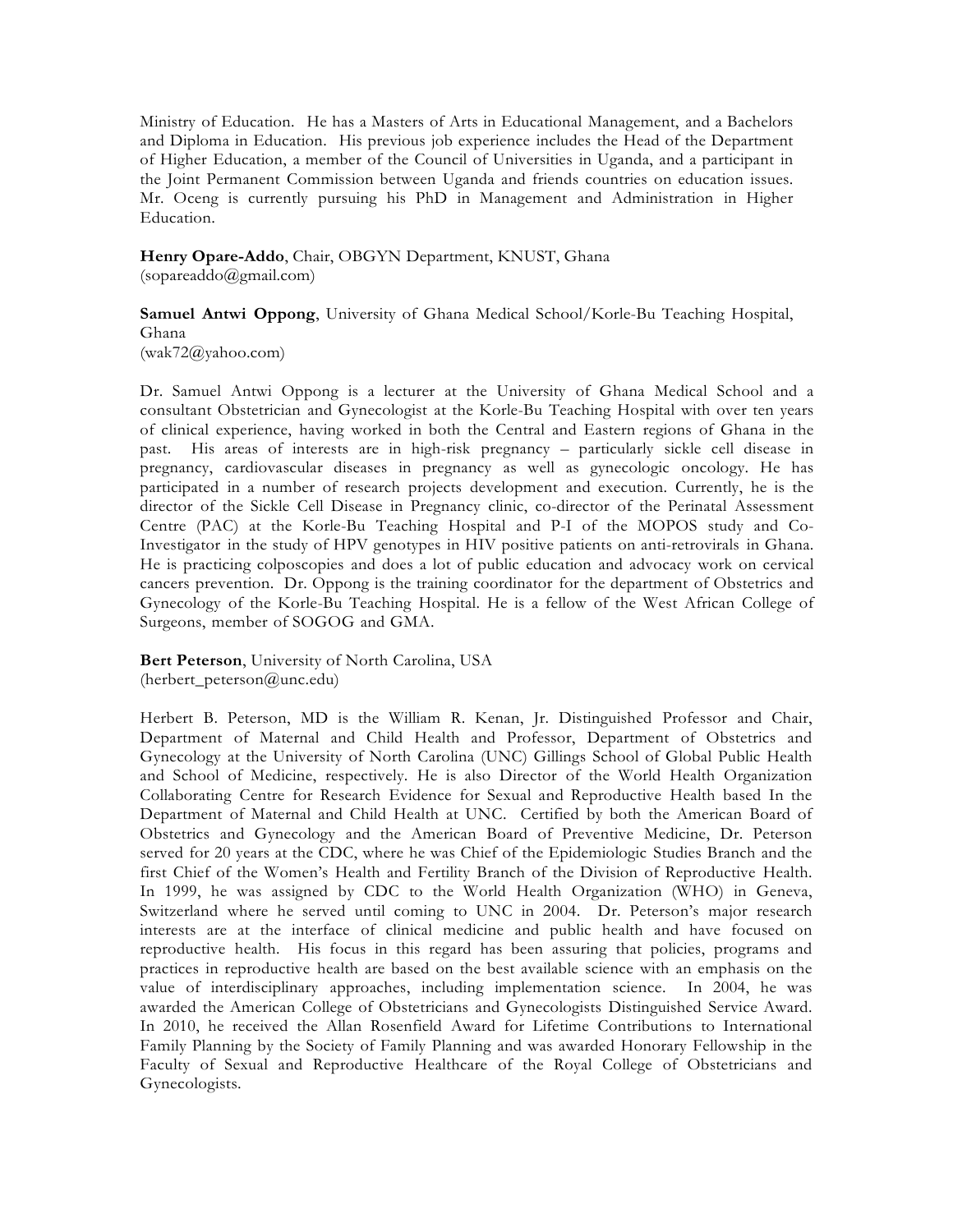**Susan Raine**, Baylor College of Medicine, USA (susan.raine@bcm.edu)

Dr. Susan Raine is currently an Associate Professor at Baylor College of Medicine in the Department of Obstetrics and Gynecology and the Center for Medical Ethics and Health Policy. Dr. Raine also serves at the Vice Chairman for Global Health Initiatives and Residency Program Director in the Department of Obstetrics and Gynecology. Before receiving her MD from the Baylor College of Medicine, Dr. Raine completed her Juris Doctor (JD) degree at the University of Texas School of Law. She completed her OBGYN residency at the Baylor College of Medicine and joined the Baylor faculty thereafter, completing additional Master's degrees in Health Law and Education as a faculty member. Dr. Raine's professional interests span the full spectrum of medical education from medical student teaching, to resident and fellow training, and finally faculty development. Dr. Raine also currently directs the global activities of the Department of Obstetrics and Gynecology, with programs in Malawi, Liberia, China, and Papua New Guinea. She spends approximately 50% of her time traveling globally and administering the Departmental programs. In addition, Dr. Raine is active in women's health care advocacy, most recently serving as the District XI McCain Fellow in Washington, D.C.

**Doreen Ramogola-Masire**, University of Botswana School of Medicine, Botswana (doreen.masire@gmail.com)

Dr. Doreen Ramogola-Masire graduated with honors from the School of Medicine of the University of Nottingham in the United Kingdom. She then continued her training in Obstetrics and Gynecology first in the United Kingdom and then in the Republic of South Africa at the University of Cape Town, where she also pursued subspecialties in Perinatal Medicine and Cervical Cancer Prevention. She has a joint appointment at the University of Botswana and University of Pennsylvania. Her interest in point of care screening modalities are suited to low resource settings, and she has extensive experience establishing and managing cervical cancer screening programs in Southern Africa. Since 2007, Dr. Ramogola-Masire has led the Women's Health Initiative of the Botswana-UPenn Partnership (BUP-a collaboration between Botswana government and universities of Botswana and Pennsylvania), through which she is supporting the government of Botswana to scale up cervical cancer prevention around the country as the lead country expert. Her training in Perinatal Medicine has made her a key participant in issues of HIV infected pregnant women. She co-directed the first PMTCT clinic in the Western Cape, South Africa, and has been involved in the Botswana national HIV guidelines, and serves in the national HIV Specialist Panel. She was appointed the country director of BUP in 2009, supervising more than 100 faculty and staff in Botswana, and interacts extensively with senior personnel at the MOH, University of Botswana, CDC-Botswana, US Embassy and other developmental agencies in country in all matters relating to health. Her outstanding interpersonal skills, training, and great understanding of the local and regional needs have turned her into a national and international leader in Women's Health.

**Lise Rehwaidt**, Mt. Sinai School of Medicine, USA (lise.rehwaldt@gmail.com), (lise.rehwaldt@mssm.edu) In US +1 917-386-8416 In Liberia from US 011-231-888-457-310 Within Liberia 0888-457-310

Lise Rehwaldt, MD is an Assistant Professor at the Icahn School of Medicine at Mount Sinai in New York, New York. Her entire professional career has centered around innovative Resident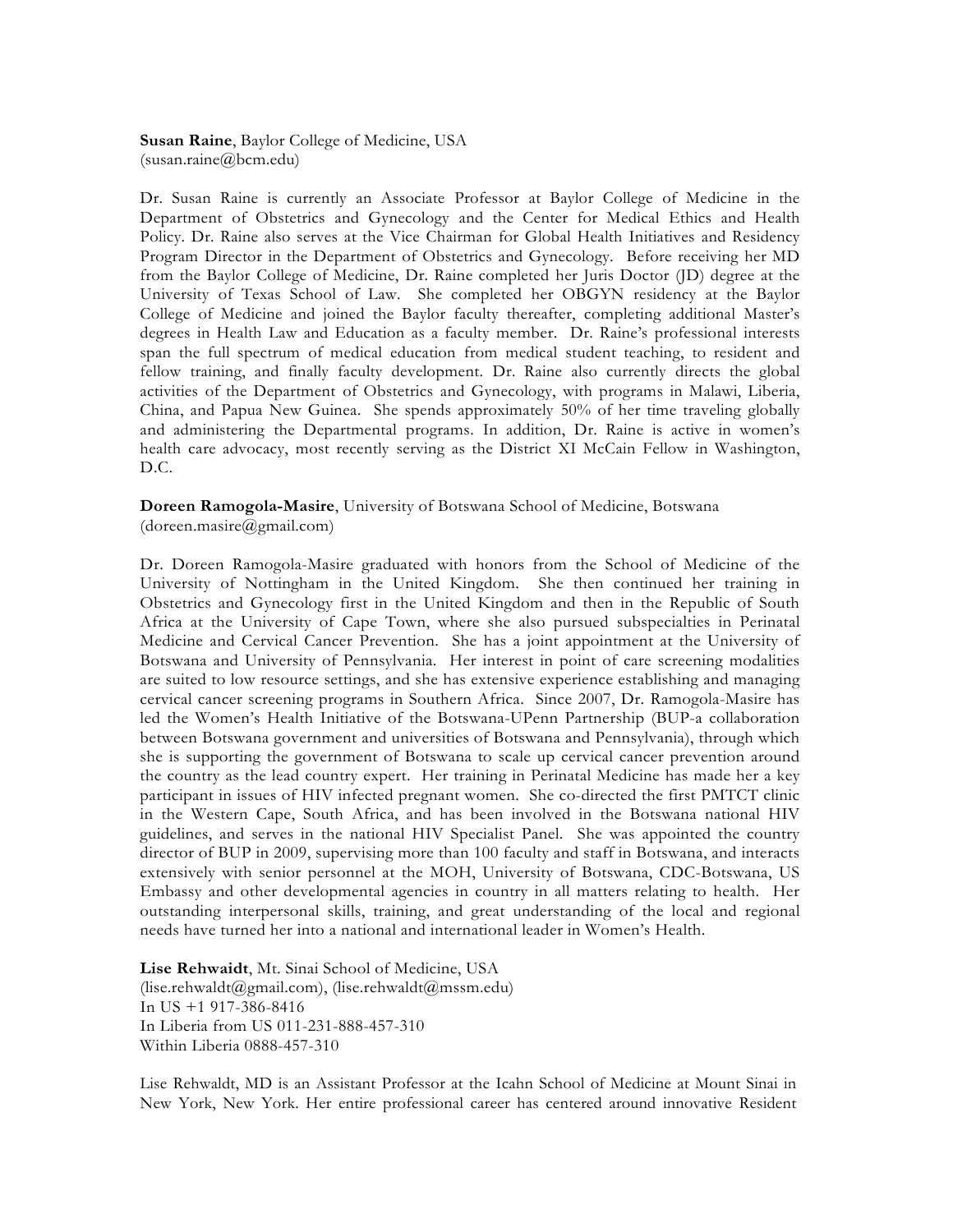education and Global Health. She has held leadership roles on a Departmental level as Chair at Queens Hospital Center, a NYC HHC Hospital for 7 years. She has been a Residency Program Director for 10 years of her career, most recently at Mount Sinai, where she herself trained. In her role as Residency Program Director, Global Health was formally integrated into the PGY-3 Resident Block schedule. Over the past 10 years, she has lead and participated in over 40 Global Health Surgical Missions, most all with resident involvement with a focus on local capacity building, in Niger, Nicaragua, Jamaica, Tanzania, Honduras and Liberia. Lise was involved in the initial Mount Sinai mission to Liberia in 2008 and this past January will mark her 15th time in the country that holds her heart. She is thrilled to be an integral part of the Mount Sinai/Liberia Academic partnership with her dear friend and Liberian colleague, Dr. John Mulbah, as collaboratively with others, we join to initiate the first Ob/Gyn Residency Program in Liberia. The program was officially launched on September  $30<sup>th</sup>$  and formal clinical rotations are scheduled to start this April. Having said for some time, Liberia feels where her home is, this will become a reality this April. She is grateful for all and thrilled to be here in Ghana with so many kindred spirits.

**Lauri Romanzi**, New York University, USA  $(lipomanzi@gmail.com)$ 

Currently engaged in academic program launch for Female Pelvic Medicine and Reconstructive Surgery for Rwanda through the Human Resources for Health initiative, Lauri Romanzi is Visiting Associate Professor of Ob/Gyn at Yale University School of Medicine, and Clinical Associate Professor of Urology and Ob/Gyn at NYU Langone Medical Center. Lauri cochairs the Ghana Project of the International Urogynecologic Association that functions in an on-site advisory capacity to Africa's first Urogynecology Fellowship Program founded by Prof Anyatei Lassey of the Ghana College of Physicians and Surgeons. Lauri has also served with Harvard Humanitarian Initiative, Fistula Foundation, EngenderHealth, USAID, Mercy Ships, UNFPA and other international humanitarian organizations as project consultant and in-country conduct of local and regional needs assessments, capacity building and training programs for fistula, incontinence, pelvic organ prolapse and complications of female circumcision in Niger, Democratic Republic of Congo, Senegal, Somaliland, Togo, Guinea, Nepal, Rwanda, Afghanistan and Pakistan.

**Sarah Rominski**, University of Michigan, USA (sarahrom@med.umich.edu)

Sarah Rominski, MPH, is a senior research associate at Global REACH, the international initiative at the University of Michigan Medical School. Since receiving her Master's in Public Health in 2007, she has been working on global health projects in Ghana, Ethiopia and Liberia. Her research focuses on medical education, human resources for health, emergency medicine, maternal health, family planning and child survival. Ms. Rominski is currently a doctoral candidate in the School of Public Health at the University of Michigan and her dissertation research is focusing on access to safe abortion services in Kumasi, Ghana.

**Stephen Rulisa**, University of Rwanda, School of Medicine, Rwanda (s.rulisa@gmail.com)

Dr. Stephen Rulisa is a Senior lecturer at University of Rwanda, School of Medicine and Head of Department of Obstetrics & Gynecology which involves, among others, teaching, clinical care and running undergraduate and residency programs. Dr. Rulisa also heads the Clinical Research Department at University Teaching Hospital of Kigali, the biggest Hospital in the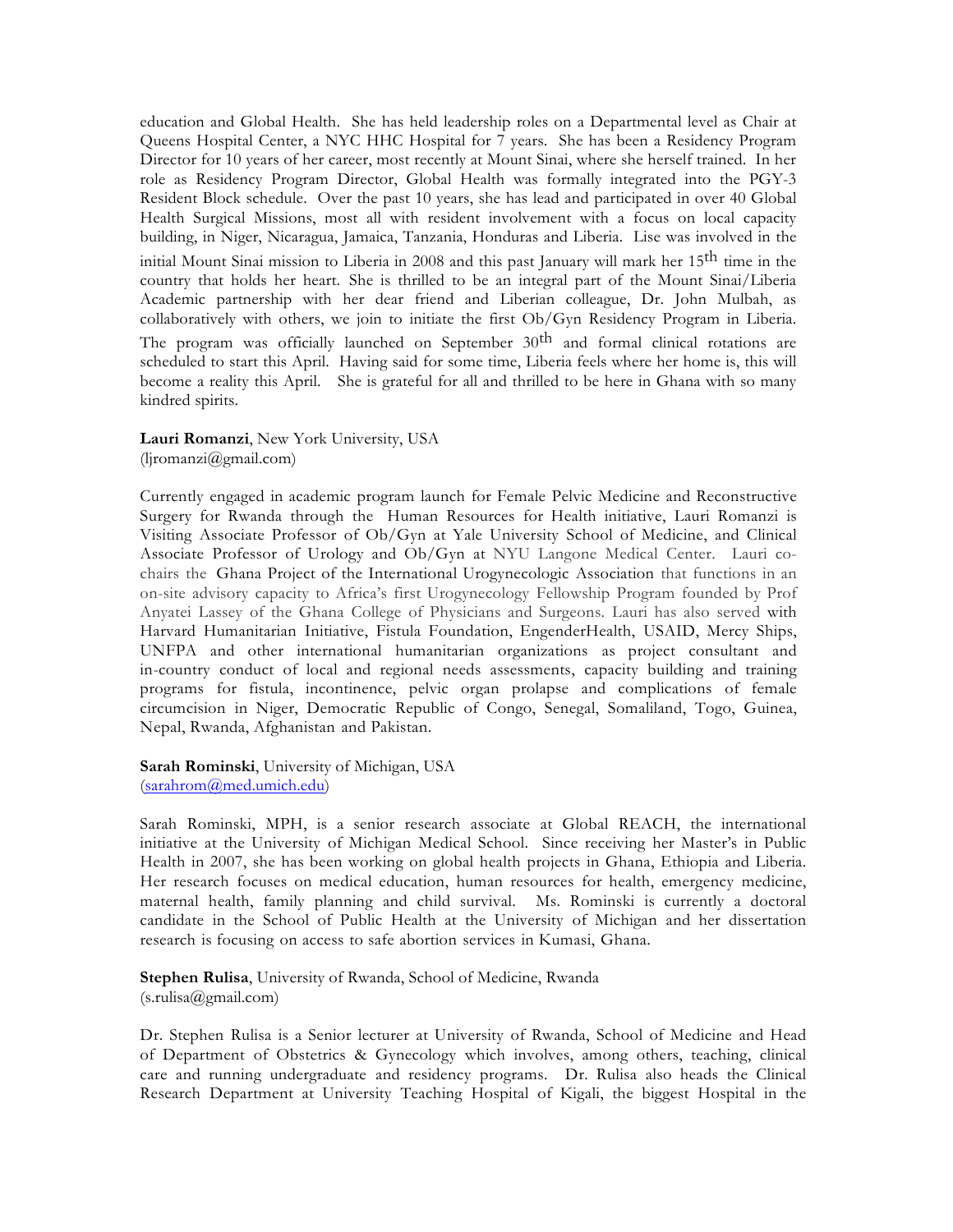country, which involves research policy, training and management. He is the Secretary General, Rwanda Society of Obstetrics & Gynecology (RSOG). He was the former President of Rwanda Medical Association (2009-2011). He is a member of university research council and other committees on education and training. His research interest is in reproductive health with special focus on improving pregnancy outcome.

**Hamid Rushwan**, International Federation of Gynecology and Obstetrics (FIGO), Sudan (hamidrushwan@figo.org)

Dr. Rushwan is currently the Chief Executive of FIGO. He obtained his medical degree and degree of Doctor of Medicine in Obstetrics and Gynecology from University of Khartoum, Sudan. He was a UK Postgraduate scholar, Fellow of UK's Royal College of Obstetricians and Gynecologists, and Honorary Fellow of the American College of Obstetricians and Gynecologists (ACOG). In Sudan, Dr. Rushwan contributed significantly to promotion of undergraduate and postgraduate education in Obstetrics and Gynecology. He was the previous Chairman of International Council on Management of Population Programmes (ICOMP) and International Federation of Family Health (IFFH). He was also the founding member of the International Association for Maternal and Neonatal Health (IAMANEH). Dr. Rushwan has also been a significant contributor towards women's health globally as adviser to WHO and UNFPA.

**John J. Sciarra**, Northwestern University, USA (jsciarra@northwestern.edu)

John J. Sciarra, MD, PhD is Professor and Chair Emeritus of the Department of Obstetrics and Gynecology at Northwestern University Medical School. In relation to international activities, Dr. Sciarra served as the president of the International Federation of Gynecology and Obstetrics (FIGO) and is editor emeritus of the International Journal of Gynecology and Obstetrics. At the World Health Organization (WHO), he served as Chair of the scientific and ethical review committee of the special program for research, education and research training in human reproduction. Dr. Sciarra is the Editor-in-Chief of the *Global Library of Women's Medicine*, that provides open-access educational information for physicians in over 170 countries.

**Joseph Seffah**, University of Ghana Medical School, Ghana  $($ jseffah $@$ yahoo.co.uk)

Dr. Seffah is a Lecturer at the University of Ghana Medical School, a position he has held since 1997, and is the Secretary OBGYN for WACS. He completed his medical education at the University of Ghana Medical School, his postgraduate training at the Korle Bu Teaching Hospital, and a 1999 Certificate course in Reproductive Medicine and Reproductive Biology at the University of Geneva. His previous foreign attachments include time at the Galilee International Management Course in 2012, the University of Michigan in 2012, the OBGYN Department at the Johns Hopkins University in 1993, and at Glostrup Hospital in Denmark. His special interests in medicine include maternal fetal medicine, OBGYN ultrasonography, women's health, and general gynecology.

**Kofi Seffah**, Korle-Bu Teaching Hospital, Ghana (bbseffah@yahoo.com)

Kofi Seffah is an intern at the Korle-Bu Teaching Hospital and completed his medical education in December 2012. He has spent two years at the University of Michigan as part of an exchange program between the University of Ghana and the University of Michigan, where he learned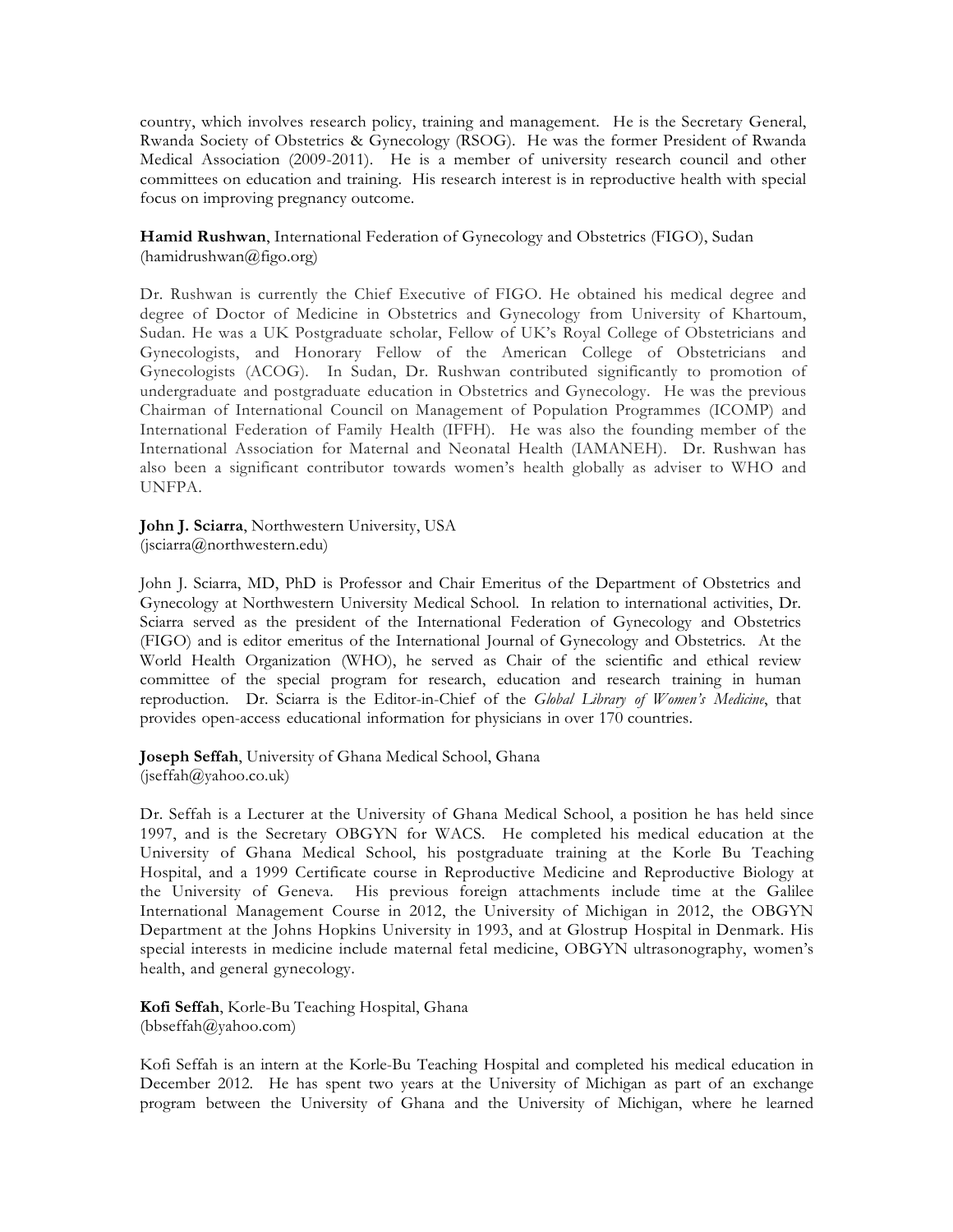numerous state of the art medical advancements. His primary interests are in post-natal depression and psychosis and in mental health issues concerning women in general.

**Marla Small**, Duke University, USA  $(maxla.small@duke.edu)$ 

**Kate Somers**, The Bill and Melinda Gates Foundation, USA (Kate.Somers@gatesfoundation.org)

Kate Somers is a Program Officer with the Maternal, Neonatal and Child Health team at the Bill & Melinda Gates Foundation. Kate started her career in public health more than 20 years ago as a Peace Corps Volunteer in Paraguay, South America. After leaving Paraguay, she earned her Master in Public Health in Health Policy and Administration from the University of North Carolina at Chapel Hill. As part of her MPH program, Kate took on another Peace Corps assignment for the Ministry of Health on the island nation Dominica in the Eastern Caribbean. While in Dominica, Kate worked on dengue fever campaigns as well as HIV and AIDS education. After completing her MPH in 1997, Kate joined the campaigns as well as HIV and AIDS education. After completing her MPH in 1997, Kate joined the Centers for Disease Control and Prevention where she was a Project Officer in HIV and AIDS with a focus on adolescents and youth. In 2000, Kate worked for The California Endowment and soon after earned her law degree. She returned to her native North Carolina in 2004 and worked as a lawyer for a year before joining IntraHealth International where she worked in program design and development for five years. Kate has worked for the Bill & Melinda Gates Foundation since 2010 and her portfolio includes grants that focus on health policy, measurement, and service delivery. In her free time, Kate enjoys fundraising to build schools overseas, playing softball, and building LEGOs with her son Teo.

**Madeline Taskier**, University of Michigan, USA (mtaskier@med.umich.edu)

**Samrawit Tassew**, Ministry of Health, Ethiopia (samritass@gmail.com)

**Bellington Vwalika**, University of Zambia, Zambia (vwalikab@gmail.com)

Dr. Vwalika is a Zambian obstetrician-gynecologist and epidemiologist with vast professional development and diversity. He is also an administrator, researcher, external consultant, seasoned course instructor, and examiner. He heads, plans, directs, and coordinates obstetric and gynecological services at a tertiary hospital in Lusaka, Zambia and University of Zambia. He has done curriculum development for undergraduate and postgraduate obstetrics and gynecology students at this University. He is an external examiner for medical institutions and does external consultancy works. He is a national training emergency obstetrics and newborn care (EMONC) for Zambia. He previously effectively supervised the Zambia National Health Accounts and participated in the creation of a basic healthcare package for the Zambia Health Systems. He conducted a human resources productivity improvement study with Health Systems 20/20 in collaboration with the Health Services and Systems Program (HSSP) and the Zambian Ministry of Health (MoH). Therefore, he implemented a demonstration project that assessed the effectiveness of a participatory productivity improvement process in Zambia. He is a member of the University of Zambia Research and Ethics Committee, a Chairperson of the Undergraduate Research and Ethics Committee, and is actively involved in the review research protocols to be conducted in Zambia. He has been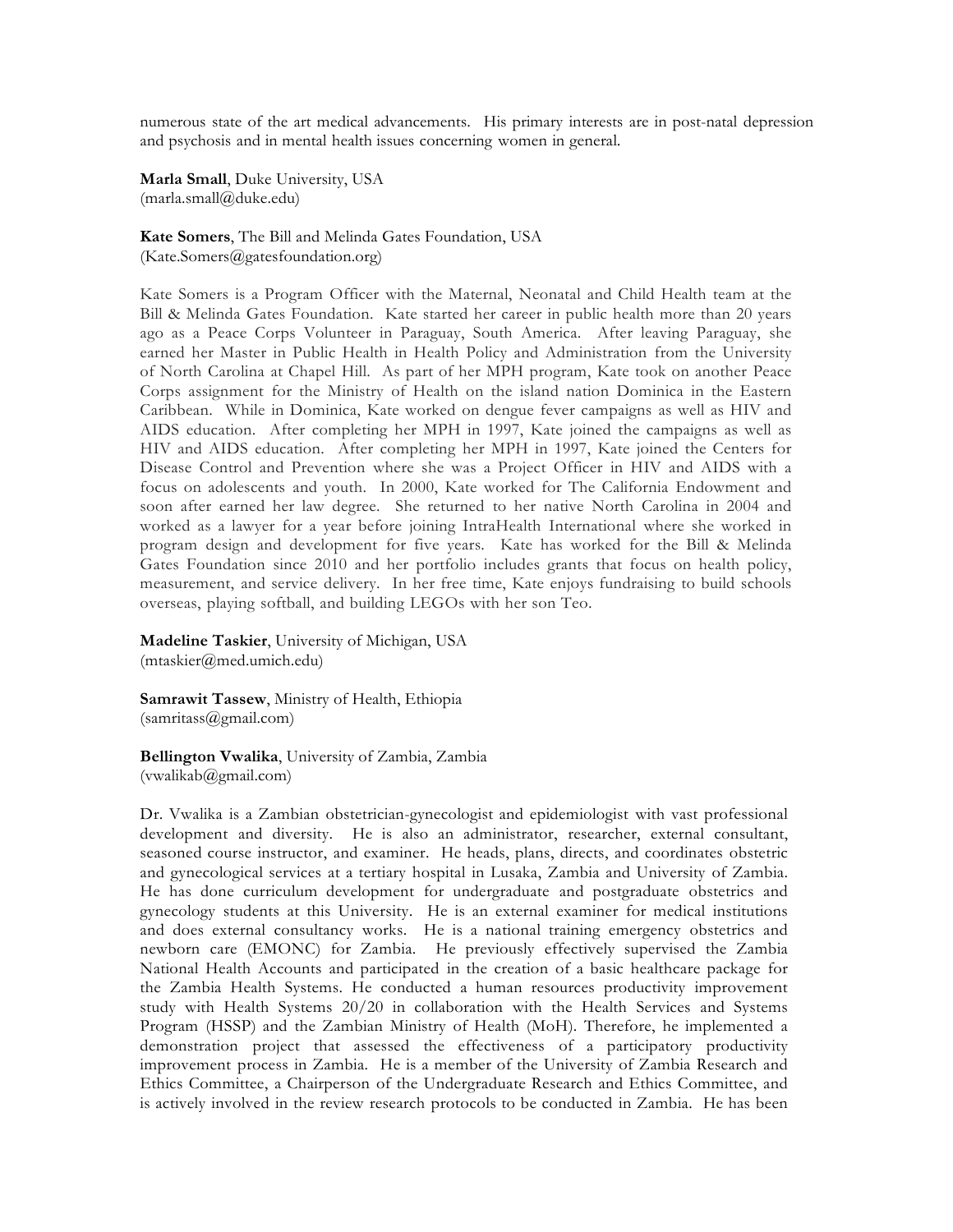running the medical licentiate program for clinical officers at Chainama College of Health Sciences, Lusaka since 2001. This training has enabled task shifting of the duties of district medical officers to clinical officers in Zambia.

**Lewis Wall**, Washington University, USA (wall@wudosis.wustl.edu)

**Sierra Washington**, Albert Einstein College of Medicine, USA  $(sierra.washington@gmail.com)$ 

Dr. Sierra Washington is an Assistant Professor of OBGYN at Albert Einstein College of Medicine. She graduated from Harvard Medical School. She then obtained a Masters of Science in Public Health for Developing Countries from The London School of Hygiene and Tropical Medicine. She completed her residency in Obstetrics and Gynecology and Women's Health at the University of San Francisco. Dr. Washington began working in Africa in 2001. She has extensive experience working in HIV and Reproductive Health in Zambia, Cameroon, and Kenya. In 2009 she joined Indiana University School of Medicine as the Director of International Programs for the department of OBGYN. She held a joint appointment with AMPATH-USAID Kenya at the O-Field Director for Reproductive Health. While in Kenya, she developed and directed the Global health Track for OBGYN residents in Indiana, and Co-Directed programs in Prevention of Mother to Child Transmission of HIV, Cervical Cancer Screening, and Family Planning. Dr. Washington joined Montefiore and the Albert Einstein College of Medicine in the Department of OBGYN in the division of Family Planning and Global Health in 2012. Most recently Dr. Washington has been working on behalf of Albert Einstein for the Rwandan Human Resources for Health (HRH) program as a specialist in Obstetrics and Gynecology. While in Rwanda, Dr. Washington has focused her teaching efforts on Family Planning and Gynecologic Surgical Technique.

**Alan Waxman**, University of New Mexico, USA (awaxman@salud.unm.edu)

Dr. Waxman is a Professor of Obstetrics and Gynecology at the University of New Mexico School of Medicine. He joined the faculty of UNM in 2000 after completing a 24-year career in the U.S. Public Health Service. Dr. Waxman's principle area of interest since 1991 has been cervical cancer screening and prevention. He is the immediate past president of the American Society for Colposcopy and Cervical Pathology (ASCCP). He is nationally recognized as a teacher of colposcopy. He has lectured nationally and internationally on cervical cancer screening and human papillomavirus and colposcopy. He has served on national and regional medical advisory boards of the National Breast and Cervical Cancer Early Detection Program. He has been course director and/or on the faculty of postgraduate courses on colposcopy and cervical cancer screening produced by the American College of Obstetricians and Gynecologists (ACOG) and the American Society for Colposcopy and Cervical Pathology (ASCCP). He continues to direct the U.S. Indian Health Service's Colposcopy Training Program. He has served on the board of directors of ASCCP intermittently since 1996 and was the Society's president 2012-2013. He helped establish the Society's curriculum for colposcopy education and helped develop its Colposcopy Mentorship Program for advanced practice nurses and physicians. He co-chairs ASCCP's Committee on International Education and Humanitarian Outreach and in that capacity has directed colposcopy education programs in numerous developing countries with high rates of cervical cancer. He has authored numerous articles and book chapters on colposcopy, cervical cancer screening, colposcopy education, and related subjects.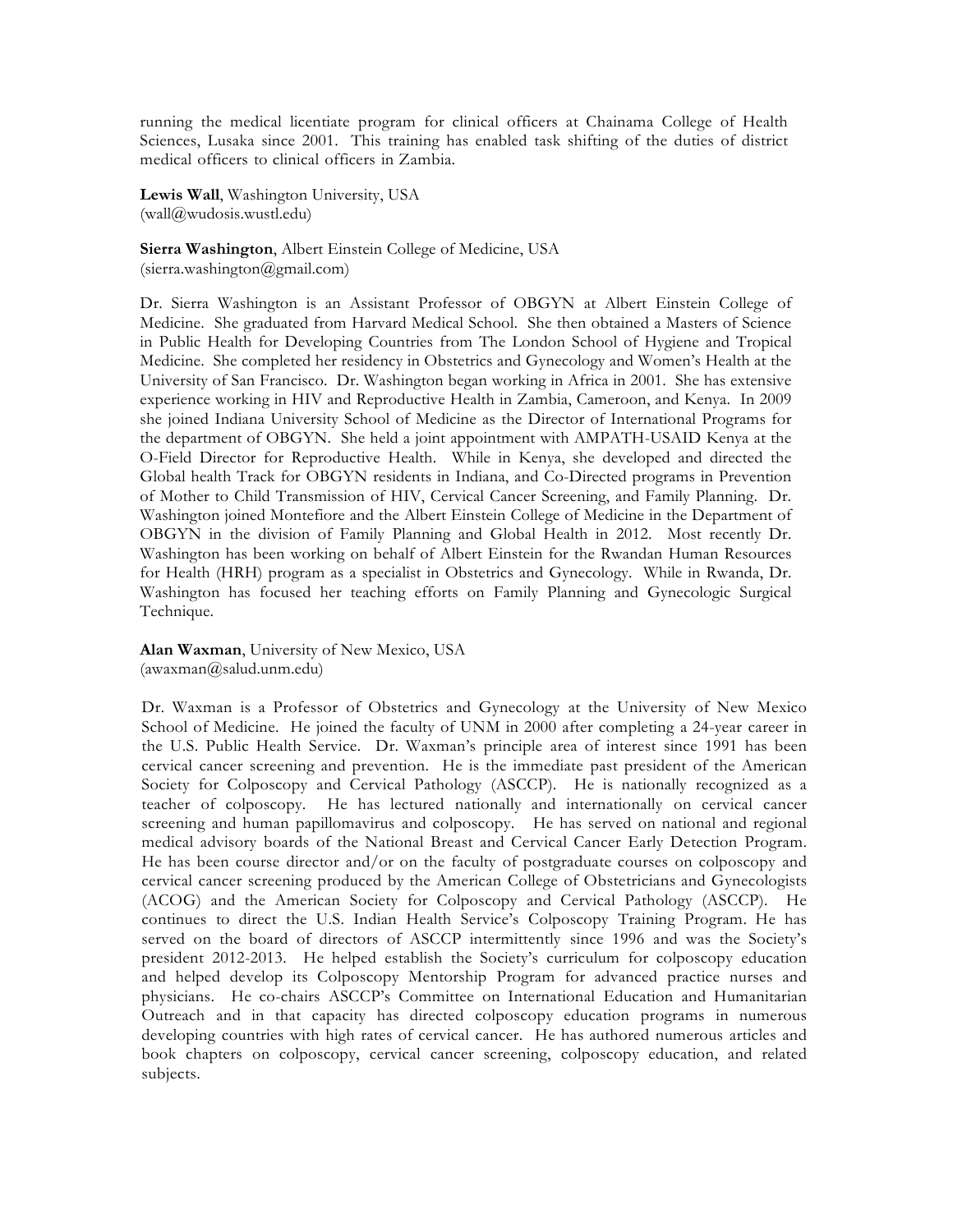**Jeff Wilkinson**, University of North Carolina, USA (jeffreypwilkinson@gmail.com)

Jeff Wilkinson is an uro-gynecologist from the University of North Carolina Chapel Hill who has lived in Malawi since 2011. He graduated from the Johns Hopkins School of Medicine in 1993 and completed residency and fellowship at the University of North Carolina in 1997 and 1999 respectively. He is the medical and surgical director of the Freedom from Fistula Foundation Fistula Care Center in Lilongwe. Other interests include training in EmONC and novel use of quadcopters in surveillance of maternity construction in Malawi. He's looking forward to catching up with some really great colleagues at the 1000+ ObGyn meeting.

**J. B. Wilson**, Korle Bu Teaching Hospital, Ghana (jb\_wilson@outlook.com)

**Zenebe Wolde**, Hawassa College of Medicine, Ethiopia (zenejijo@gmail.com)

**Diana Wolfe**, Albert Einstein College of Medicine, USA (dianawolfe2009@gmail.com)

Dr. Diana S Wolfe is an Assistant Professor in the Department of Obstetrics & Gynecology and Women's Health, Division of Maternal Fetal Medicine. Dr. Wolfe's work in global health began locally when she volunteered as a bilingual pregnancy counselor in Escondido, California. She then started working in Africa in 1998 where she served as a Peace Corps Volunteer in Mali, West Africa. She was part of the national Maternal and Child Health Program. She worked as health educator in a remote village, Karangasso, located in the Sikasso region, with a birth assistant to develop health education for 7 local villages on subjects such as infant nutrition, prenatal care, family planning, and developing community health committees for each village. She also initiated a birth assistant training program with the head nurse of the nearest local health center that included training subjects such as management of postpartum hemorrhage, contraception, and first steps in obstetric emergencies. During medical school, Dr. Wolfe worked on "The Assessment of the Knowledge of Women's Health," a project that initiated with the Bedoin community of Israel. She implemented the same pre and posttraining test to the 7 Malian villages where she served in the Peace Corps as well as to several villages in the Peruvian Amazon. Her most recent work in Africa was in Butare (Huye), Rwanda, serving as MFM subspecialist in the Human Resources for Health (HRH) program, directed by the Clinton Health Access Initiative (CHAI) and the Ministry of Health (MOH) of Rwanda. Dr. Wolfe was the first MFM subspecialist and faculty member from Einstein to commence HRH at CHUB, Butare, Rwanda.

**Blair Wylie**, Harvard University/Massachusetts General Hospital, USA (bwylier@partners.org)

Blair Wylie, MD MPH, is part of the maternal-fetal medicine faculty of the Vincent Department of Obstetrics and Gynecology at Mass General Hospital where she co-directs the Program in Global Health. She is an Assistant Professor of Obstetrics and Gynecology at Harvard Medical School and a Visiting Scientist at the Harvard School of Public Health. She currently chairs the Global Health Committee of the Society for Maternal-Fetal Medicine. She combines her clinical work with research that focuses upon the dangers of smoke emitted from cooking fires upon pregnant women and their babies.